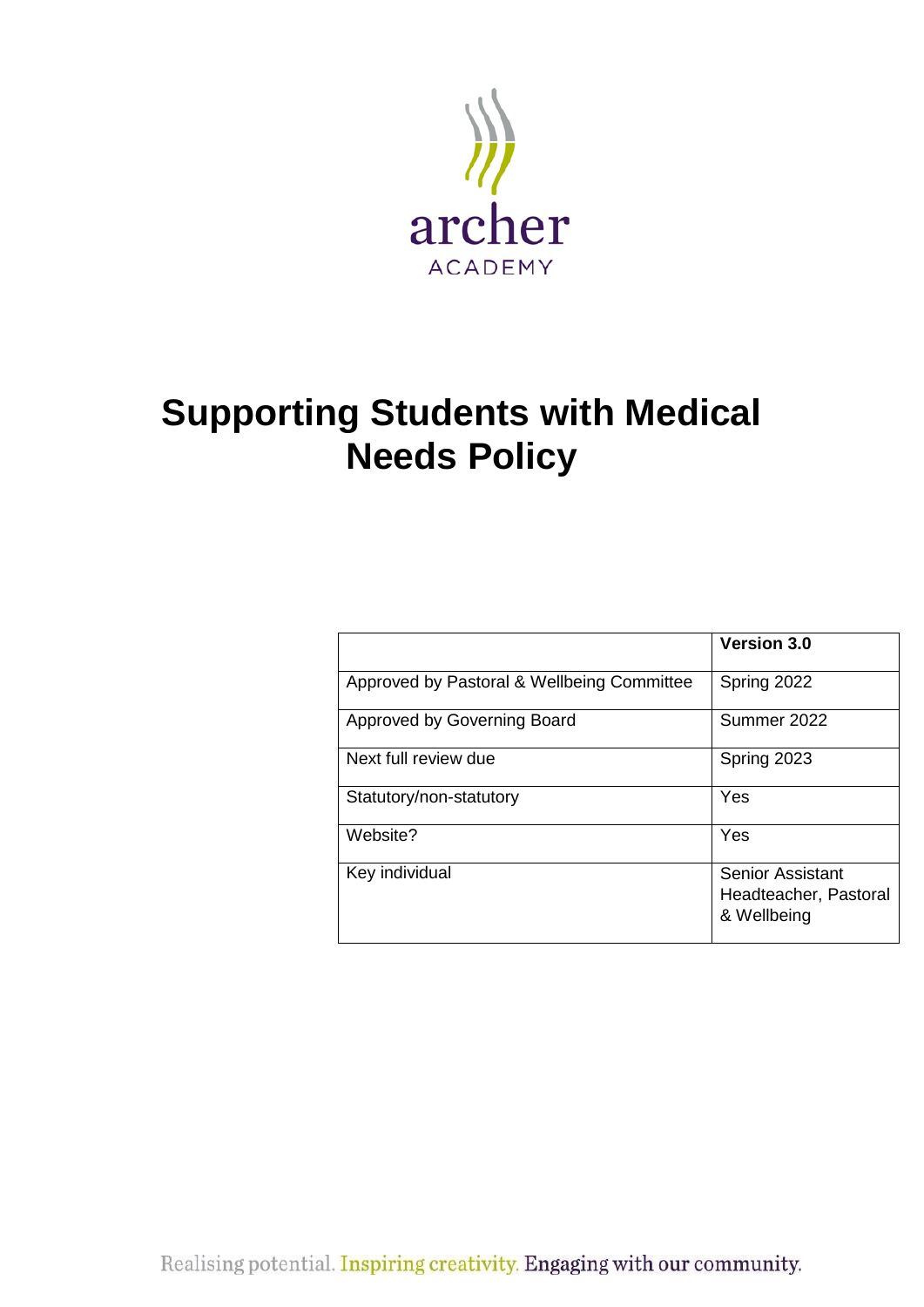## Contents

| Appendix 2 - Request for the Archer Academy to administer medication  12                      |
|-----------------------------------------------------------------------------------------------|
| Appendix 3 - Individual Healthcare Plan Implementation Procedure  14                          |
|                                                                                               |
| Appendix 5 - Model Letter Inviting Parents/Carers to Contribute to Individual Healthcare Plan |
|                                                                                               |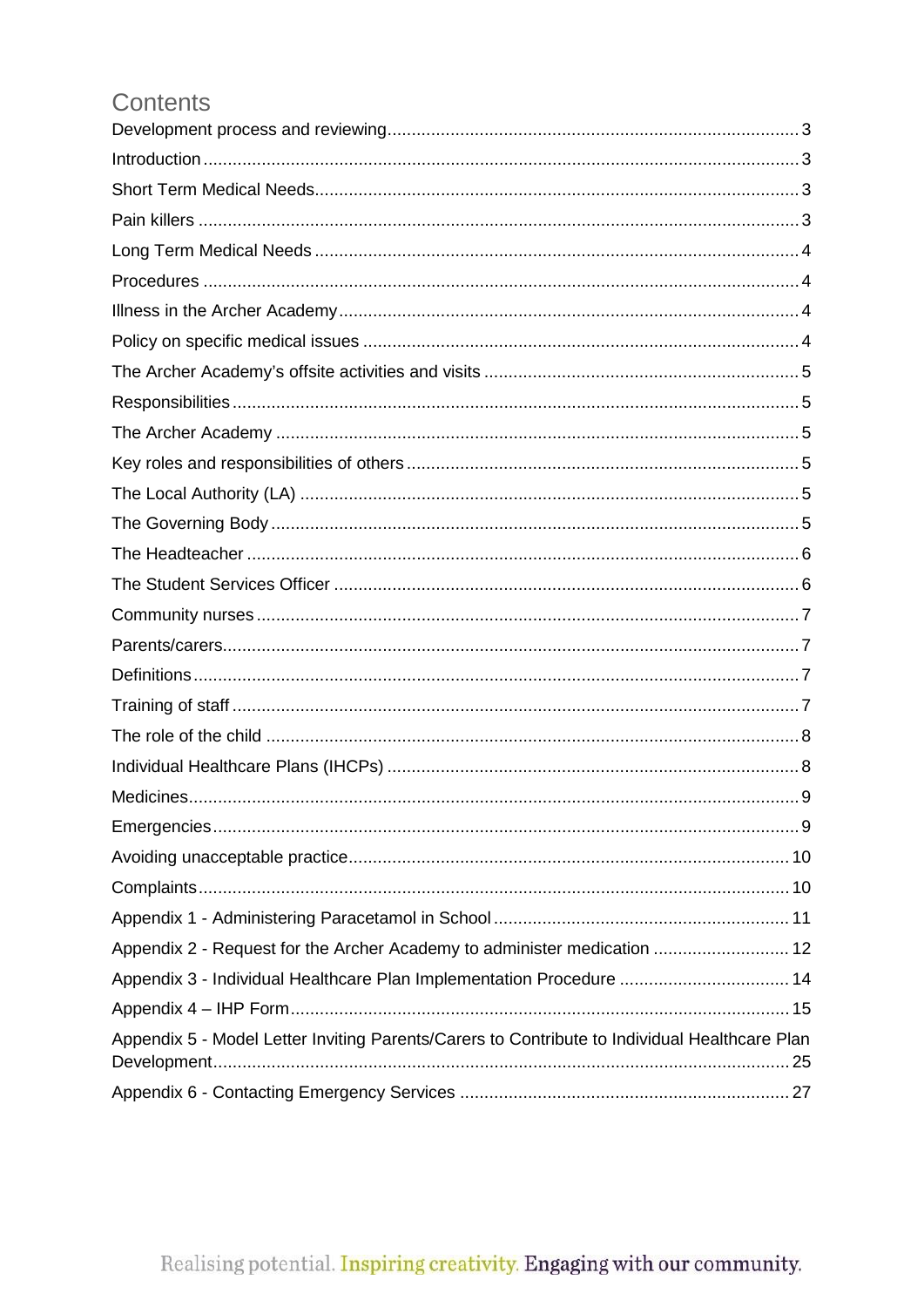#### <span id="page-2-0"></span>Development process and reviewing

This policy was developed by referring to:

DfE guidance: Supporting students at school with medical conditions- September 2014

Department of Health: Supporting students with medical needs.

This policy will be reviewed by the Pastoral and Wellbeing Committee every year. The next review date is Spring 2023

#### <span id="page-2-1"></span>Introduction

It is our duty to ensure that every student with medical needs experience the best possible care and support at school and that they have every opportunity to access the curriculum. Medical conditions should not be a barrier to learning or access to opportunities and the school will working closely with families to ensure this

The aims of this policy are to:

- Ensure that staff, parents/carers and students understand and accept medical treatment procedures.
- Ensure that students with medical conditions have access to all opportunities and that their conditions not a barrier to learning in line with our Equality, Diversity and Inclusion policy
- Identify the necessary safety measures supporting students with medical needs (including long term or complex needs)
- Define individual responsibilities for students' safety.
- Set out the procedures ensuring the safe management of any medications
- Define the Archer's emergency procedures.

All medical information received by the Archer Academy will be treated confidentially and will only be disclosed to the appropriate academy staff on a need-to-know basis.

#### <span id="page-2-2"></span>Short Term Medical Needs

#### <span id="page-2-3"></span>**Pain killers**

We are unable to administer ibuprofen or any medication that contains aspirin to students at school unless prescribed by a doctor. However, to best support our students we will give them a dose of paracetamol if necessary; after other efforts have been made to ease their pain.

If a student still complains of pain even after having a drink, sitting quietly or lying down, we will contact parents/carers by phone to ask permission to give one 500mg dose of paracetamol. This will be logged on the schools online Medical Tracker system.

It is a legal requirement that the school has written permission from parents/carers before a child is given paracetamol. Therefore parents/carers are asked to complete a permission slip and return it to the Student Services Officer. This gives consent to the school giving paracetamol in the event of headache, toothache, period pain etc. The school will contact the parent/carer by phone before any paracetamol is given, to obtain verbal consent and to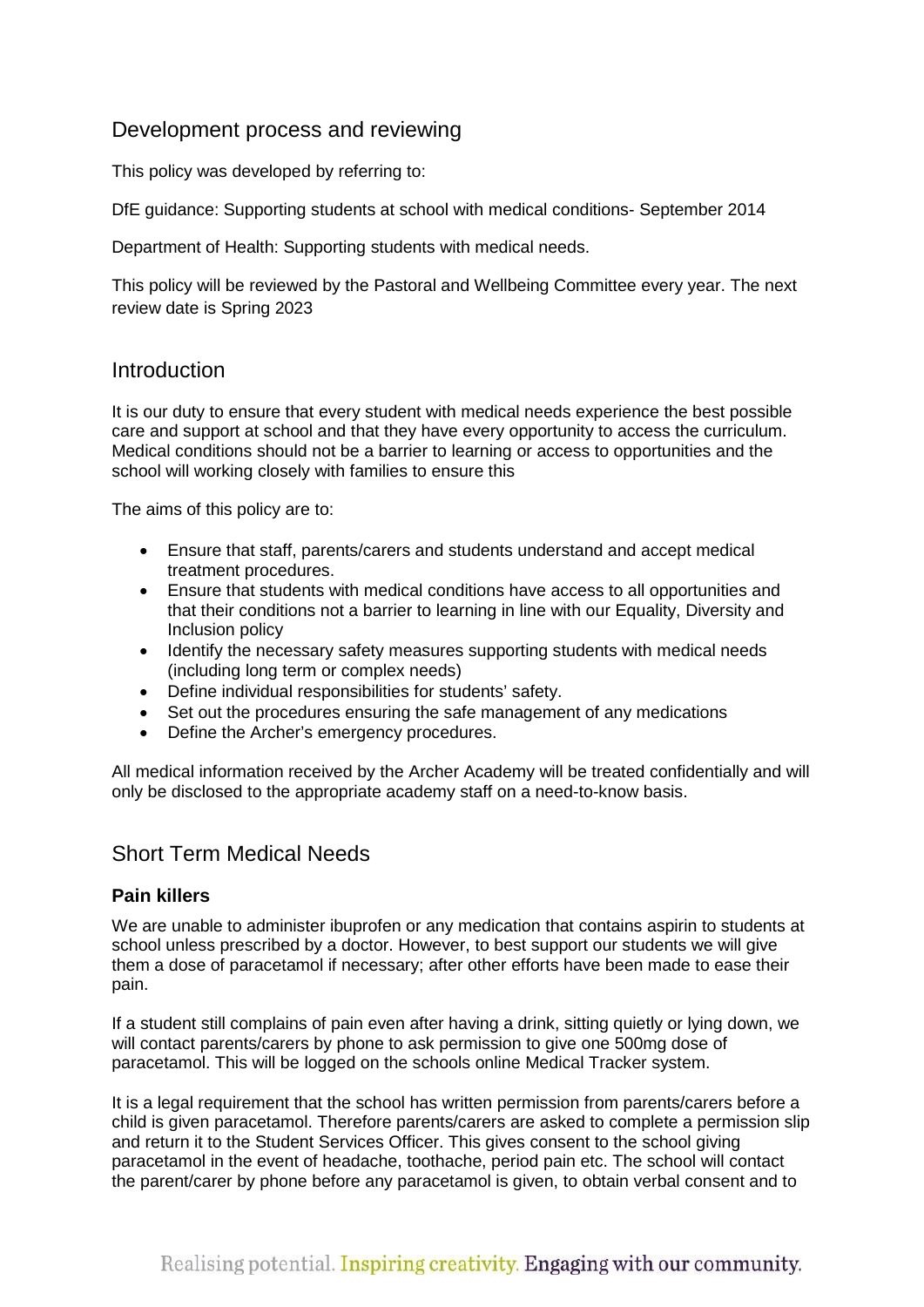confirm whether the student has taken any medicines before attending school. Paracetamol will not be issued without written and verbal consent.

Appendix 1 shows the letter and permission slip which is available on our website and from our school office.

Appendix 2 shows the form used to record details of medicine administered.

#### <span id="page-3-0"></span>Long Term Medical Needs

When the condition requires assistance with intimate care this will carried out in accordance with our Intimate care policy.

#### <span id="page-3-1"></span>**Procedures**

All medical information received by the Archer Academy will be passed to the Academy's Head of SEND & Inclusion who will treat it confidentially and who will inform relevant pastoral staff, the tutor and Head of Year

#### <span id="page-3-2"></span>**Illness in the Archer Academy**

If a student becomes ill and a member of staff feels that they need medical treatment, the teacher will call medical on call to the classroom. If needed the student will be taken to the Student Services Officer's room. They will be accompanied by another student if absolutely necessary.

The Archer has a strict policy that no medication or treatment will be given orally or externally unless permission has been given by the parents/carers who will be contacted depending on the nature of the medical problem. Appendix 2 shows the letter and permission slip which is available on our website and from our school office. Administered medicine will be logged on Medical Tracker. If the teacher feels that the student is too ill or injured to be moved, then a designated First Aid Officer will be called. If there is a head injury, the First Aid Officer will treat the student and complete the incident report on Medical Tracker, all families of students with any head injury must be called. If it is thought that follow-up treatment is required, the parent/carer will be contacted.

Students will be informed in general terms of what to do in an emergency such as telling a teacher or reporting it to reception.

In more serious cases, where hospital attention is deemed necessary, the Archer will contact parents/carers, who will be expected to take their child to hospital.

In an emergency, an ambulance will be called and the parent/carer contacted by the academy. An appropriate member of staff will accompany the student to the hospital (having reviewed the student record in respect of any religious and cultural considerations) either in the ambulance, or by car, and remain there until the parent/carer arrives.

In the absence of a parent/carer, the Archer will act in loco parentis and give permission for any emergency treatment.

#### <span id="page-3-3"></span>**Policy on specific medical issues**

The Archer will provide general advice to assist all staff in dealing with the practical aspects of management of asthma attacks, diabetes, epilepsy and anaphylactic reactions.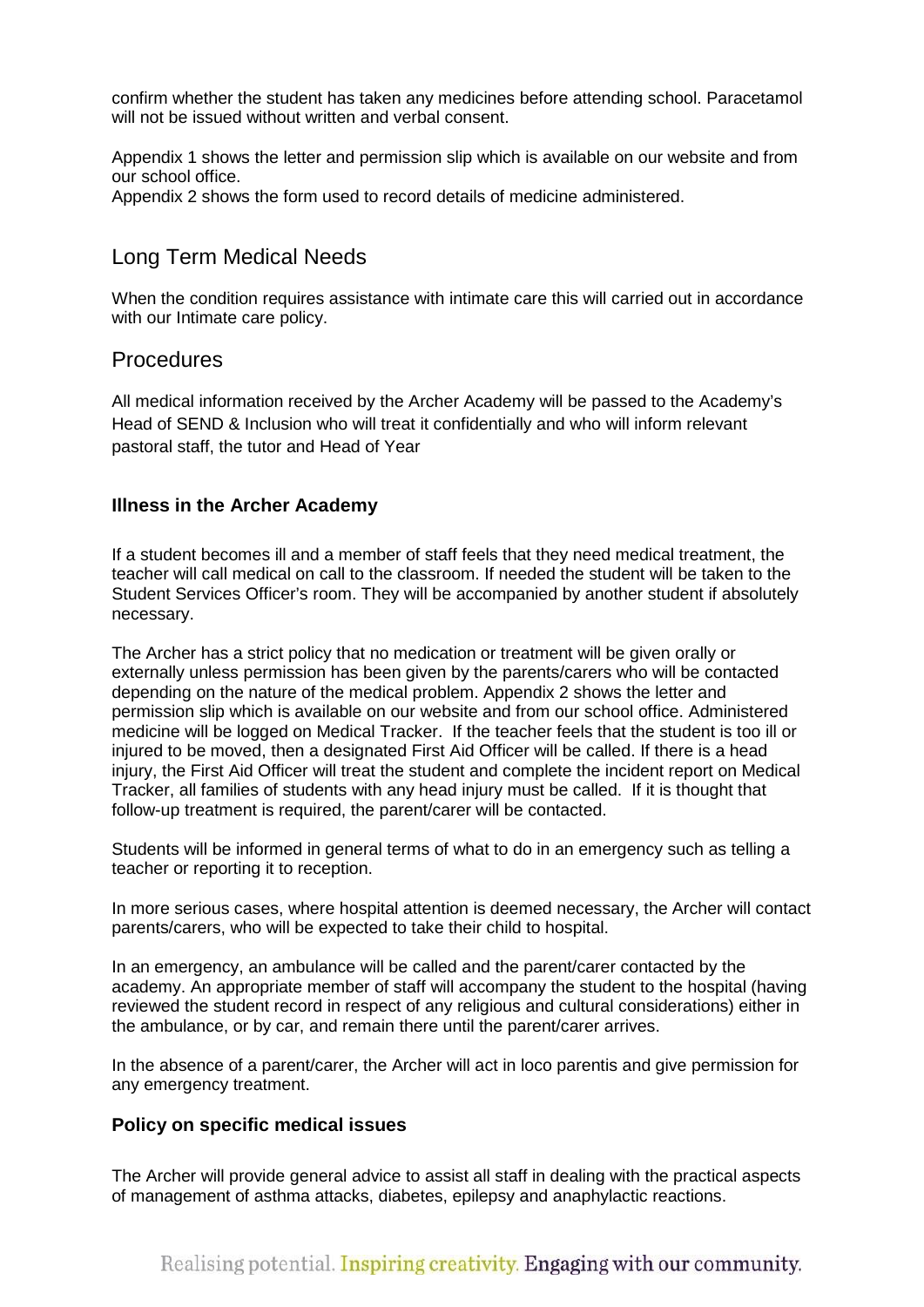The Archer will keep a record of students who may require such treatment on Medical **Tracker** 

The Archer expects all parents/carers whose child may require such treatment to ensure that appropriate medication has been logged with the Archer together with clear guidance on the usage of the medication.

Controlled drugs may only be taken on school premises by the individual to whom they have been prescribed. Passing such drugs is an offence which will be dealt with under our Drug Policy.

#### <span id="page-4-0"></span>**The Archer Academy's offsite activities and visits**

We believe that all students are entitled to take part fully in all activities associated with the school and we will do our best to accommodate students with medical needs.

Any student who is required to regularly take any form of medication, must inform a member of staff of their requirements before leaving the academy site to take part in any outing.

Staff taking students off site must make sure all students have a completed *Parental Permission Form* authorising urgent first aid treatment to be given should the need arise.

Any student taken ill off site, on the Archer's business, will be given immediate medical attention and parents/carers will be informed as soon as possible.

#### <span id="page-4-1"></span>**Responsibilities**

#### <span id="page-4-2"></span>**The Archer Academy**

Our staff are not obliged to give or oversee the administration of medication to students. We currently have trained members of staff who have taken on the responsibility of looking after our children with medical needs.

#### <span id="page-4-3"></span>**Key roles and responsibilities of others**

<span id="page-4-4"></span>The Local Authority (LA) is responsible for:

- Promoting cooperation between relevant partners and stakeholders regarding supporting students with medical conditions.
- Providing support, advice and guidance to schools and their staff.
- Making alternative arrangements for the education of students who need to be out of school for fifteen days or more due to a medical condition.
- Providing suitable training to school staff in supporting students with medical conditions to ensure that Individual Healthcare Plans can be delivered effectively.

<span id="page-4-5"></span>The Governing Body is responsible for: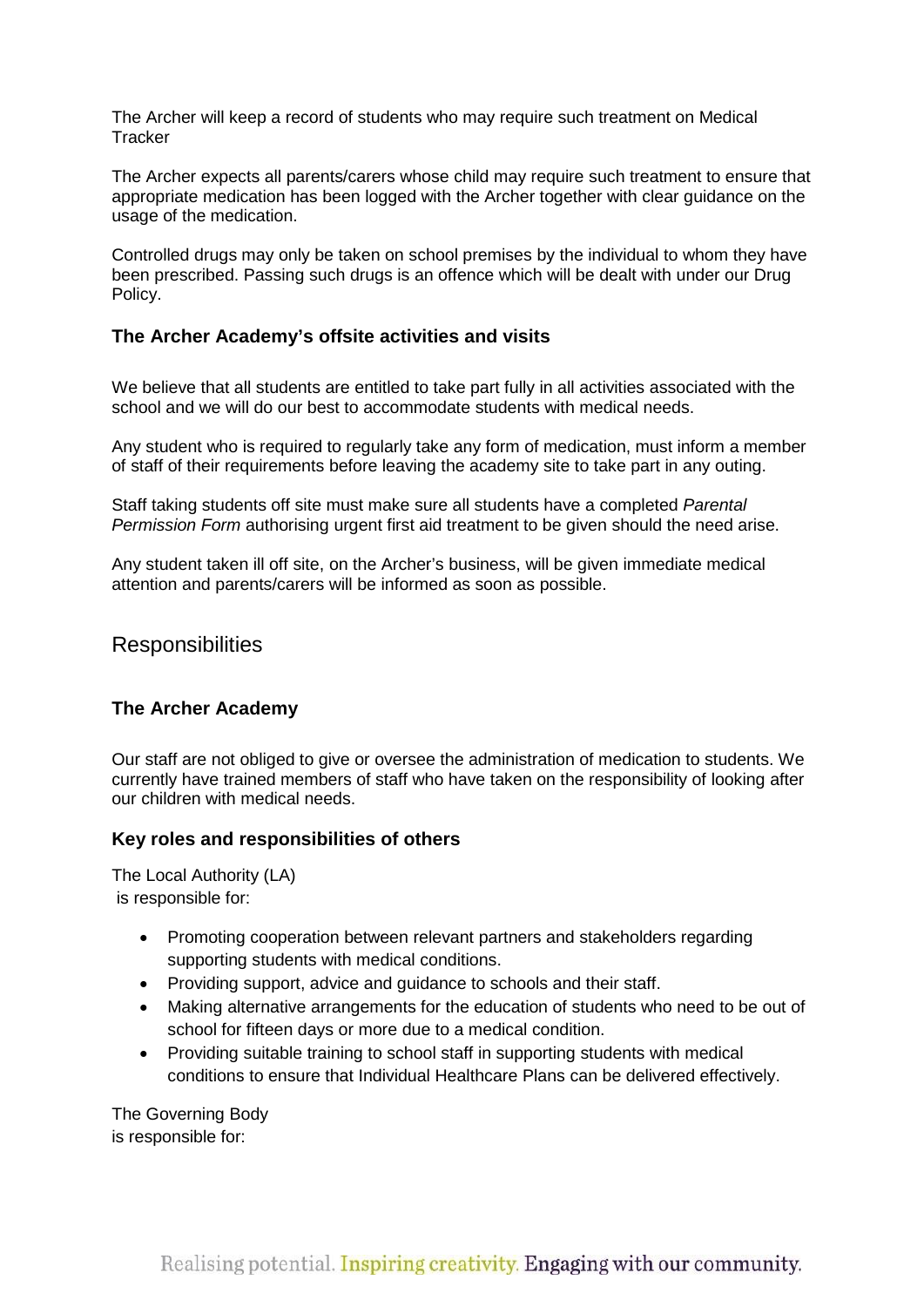- The overall implementation of the Supporting Students with Medical Conditions Policy and procedures at the Archer Academy.
- Ensuring that the Supporting Students with Medical Conditions Policy, as written, does not discriminate on any grounds including, but not limited to: ethnicity/national origin, culture, religion, gender, disability or sexual orientation in line with our Equality, Diversity and Inclusion policy
- Handling complaints regarding this policy as outlined in the school's Complaints Policy.
- Ensuring that all students with medical conditions are able to participate fully in all aspects of school life.
- Ensuring that relevant training provided by the LA is delivered to staff members who take on responsibility to support students with medical conditions.
- Ensuring the level of insurance in place reflects the level of risk.

<span id="page-5-0"></span>The Headteacher

is responsible for:

- The day-to-day implementation and management of the Supporting Students with Medical Conditions Policy and procedures at the Archer Academy.
- Ensuring the policy is developed effectively with partner agencies.
- Making staff aware of this policy.
- Ensuring a sufficient number of trained members of staff are available to implement the policy and deliver IHCPs in normal, contingency and emergency situations.
- If necessary, facilitating the recruitment of a member of staff for the purpose of delivering the promises made in this policy.
- Where necessary, making reasonable adjustments to include students with medical conditions into lessons.
- Ensuring the correct level of insurance is in place for teachers who support students in line with this policy.
- Guaranteeing that information and teaching support materials regarding supporting students with medical conditions are available to members of staff with responsibilities under this policy.

<span id="page-5-1"></span>The Student Services Officer is responsible for:

- Taking appropriate steps to support students with medical conditions.
- Making staff who need to know aware of a child's medical condition.
- Liaising with healthcare professionals regarding the training required for staff.
- Administering medication, if they have agreed to undertake that responsibility.
- Undertaking training to achieve the necessary competency for supporting students with medical conditions, if they have agreed to undertake that responsibility.
- Familiarising themselves with procedures detailing how to respond when they become aware that a student with a medical condition needs help.
- Contacting the school nursing service in the case of any child who has a medical condition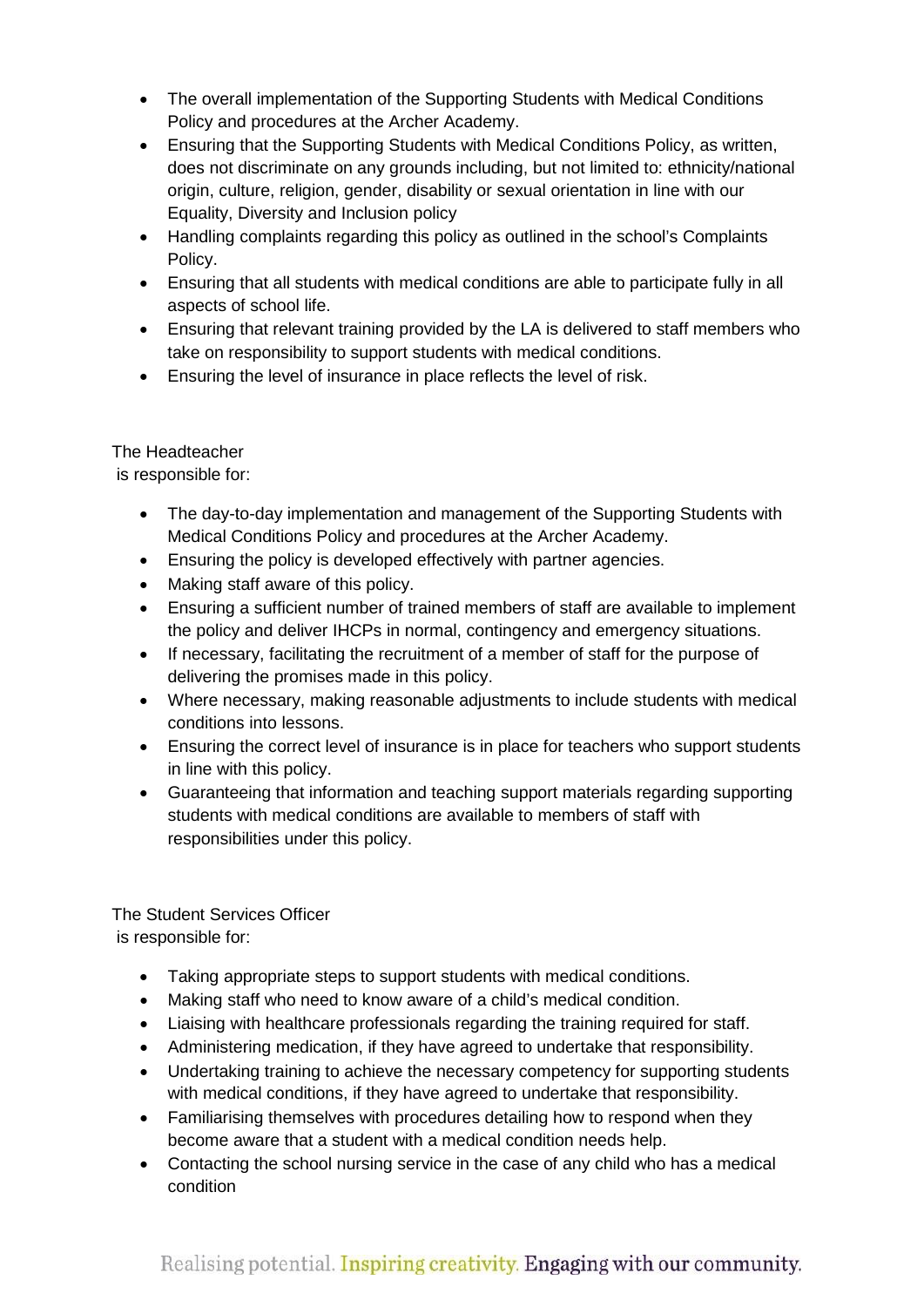- Keeping records of any and all medicines administered to [individual students](#page-10-1) and across the school population on Medical Tracker
- Keeping medications safely stored in the student services office in a locked cupboard.
- Returning any unused medicines to the parents/carers at the end of the school term or year. If this is not possible, for whatever reason, the medicines will be disposed of.

<span id="page-6-0"></span>Community nurses

are responsible for:

- The Community Nurse is responsible for administering injections.
- Notifying the school when a child has been identified with requiring support in school due to a medical condition.
- Liaising locally with lead clinicians on appropriate support.

#### <span id="page-6-1"></span>Parents/carers

are responsible for:

- Providing all necessary information about their child's medical condition, treatment or special care.
- Keeping the school informed about any changes to their child/children's health
- Completing a [parental agreement for school to administer medicine](#page-13-1) form before bringing medication into school. A separate form is required for each new medicine.
- Discussing with the Student Services Officer whether it is necessary / appropriate for their child to self-medicate and a *Self-Medication Form* should be completed.
- Discussing medications with their child/children prior to requesting that a staff member administers the medication.
- Providing the school with the medication their child requires and ensuring the medicines have not passed their expiry date.
- Ensuring that any medication which needs to be administered during school hours has been prescribed by a qualified medical practitioner and the details of the medication, and its administration, is clearly set out on the box/packet.
- Collecting any leftover medicine at the end of the term, or year, otherwise it will be disposed of.
- Where necessary, developing an Individual Health Care Plan (IHCP) for their child in collaboration with the Student Services Officer, other staff members and healthcare professionals.

## <span id="page-6-2"></span>**Definitions**

"Medication" is defined as any prescribed or over the counter medicine.

"Prescription medication" is defined as any drug or device prescribed by a doctor.

A "staff member" is defined as any member of staff employed at the Archer Academy including teachers.

## <span id="page-6-3"></span>Training of staff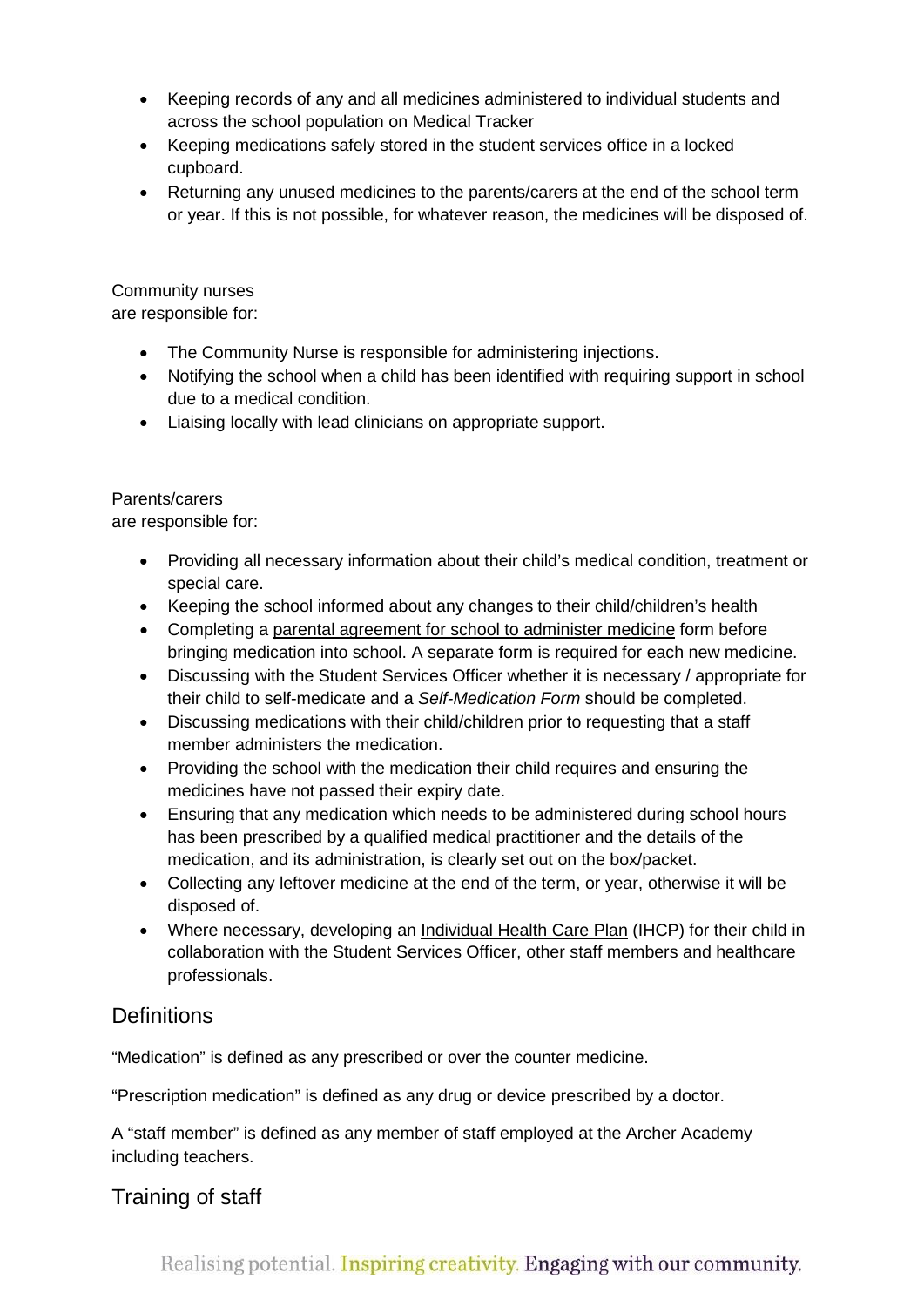Teachers and support staff will receive training on the Supporting Students with Medical Conditions Policy as part of their new starter induction.

Teachers and support staff will receive regular and ongoing training as part of their development.

The staff who undertake medical responsibilities under this policy will be trained in at least one of the following externally:

- First Aid Course (3 Day)
- First Aid Training (1 Day)
- Assisting the Safe Management of Medication in School
- People Moving People
- Diabetic Training Course
- Boarding and Securing Wheelchairs
- Epi pen training

The clinical lead for this training is the Senior Headteacher, Pastoral & Wellbeing.

No staff member may administer prescription medicines or undertake any healthcare procedures without undergoing training specific to the responsibility, including administering.

No staff member may administer drugs by injection unless they have received training in this responsibility.

The Business Manager will keep a record of training undertaken and a list of teachers qualified to undertake responsibilities under this policy.

#### <span id="page-7-0"></span>The role of the child

Students who are competent will be encouraged to take responsibility for managing their own medicines and procedures.

If students refuse to take medication or to carry out a necessary procedure, parents/carers will be informed so that alternative options can be explored.

Where appropriate, students will be encouraged to take their own medication under the supervision of a teacher.

#### <span id="page-7-1"></span>Individual Healthcare Plans (IHCPs)

Where necessary, an Individual Healthcare Plan (IHCP) will be developed in collaboration with the student, parents/carers, Student Services Officer, Head of SEND & Inclusion and medical professionals. Appendices 4, 5 and 6 provides details.

IHCPs will be easily accessible whilst preserving confidentiality and stored on Medical **Tracker** 

Where a student has an Education, Health and Care Plan or special needs statement, the IHCP will be linked to it or become part of it.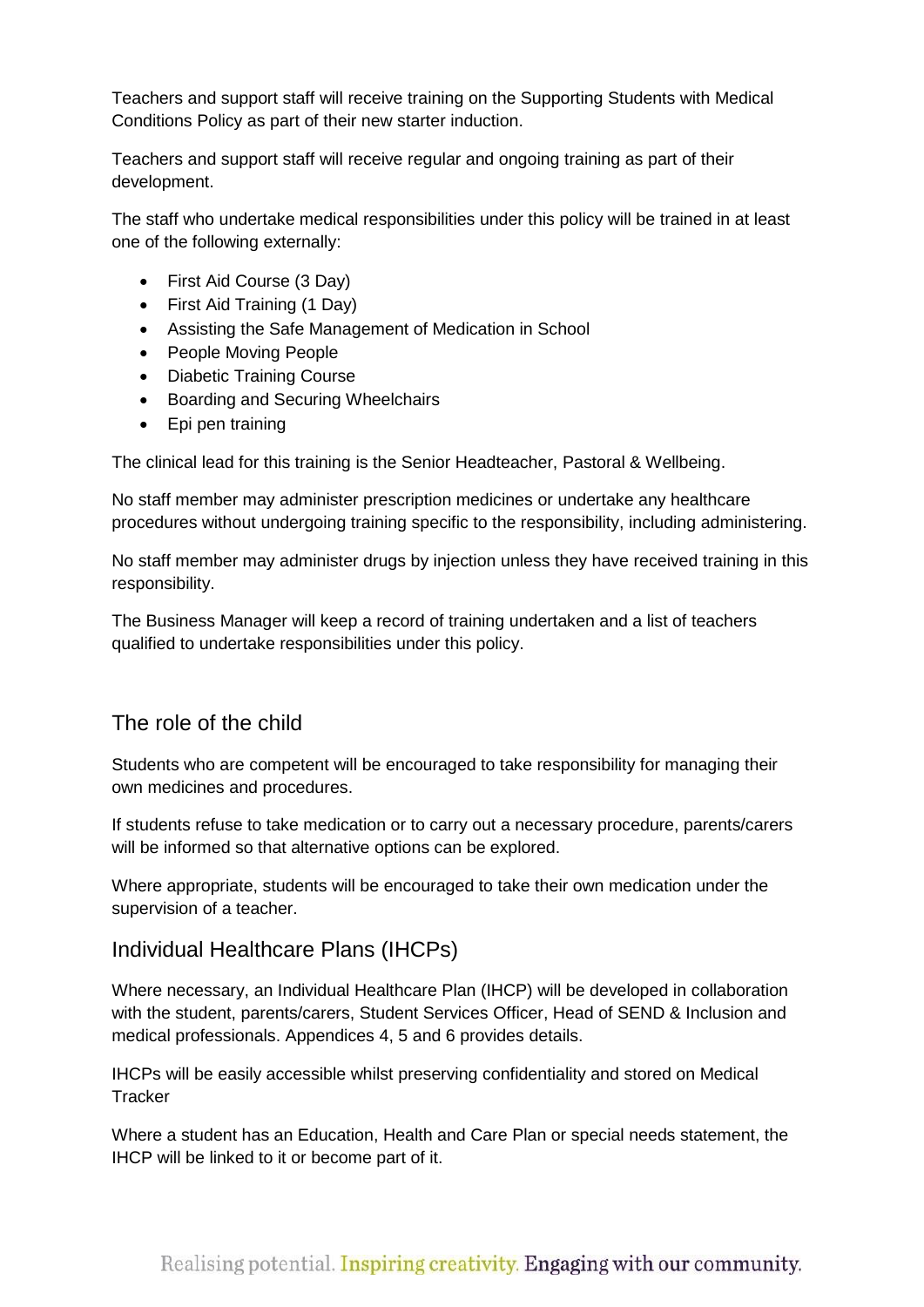Where a child is returning from a period of hospital education or alternative provision or home tuition, we will work with the LA and education provider to ensure that the IHCP identifies the support the child needs to reintegrate.

#### <span id="page-8-0"></span>Medicines

Where possible, it is preferable for medicines to be prescribed in frequencies that allow the student to take them outside of school hours.

No child will be given any prescription or non-prescription medicines without written parental consent except in exceptional circumstances.

Where a student is prescribed medication without their parents/carers' knowledge, every effort will be made to encourage the student to involve their parents/carers while respecting their right to confidentiality.

No child under 16 years of age will be given medication containing aspirin without a doctor's prescription.

Medicines MUST be in date, labelled, and provided in the original container (except in the case of insulin which may come in a pen or pump) with dosage instructions. Medicines which do not meet these criteria will not be administered. Out of date Epi pens may be kept on site with written consent from the parent/GP due to supply issues.

A maximum of one academic year's supply of the medication may be provided to the school at any one time.

Controlled drugs may only be taken on school premises by the individual to whom they have been prescribed. Passing such drugs to others is an offence which will be dealt with under our Drug Policy.

Medications will be stored in the medical office in a locked cupboard and emergency medicines in accessible trays in reception

Students will never be prevented from accessing their own medication.

The Archer Academy cannot be held responsible for any side effects that occur when taking medication.

#### <span id="page-8-1"></span>**Emergencies**

Medical emergencies will be dealt with under the school's emergency procedures.

Where an Individual Healthcare Plan (IHCP) is in place, it should detail:

- What constitutes an emergency
- What to do in an emergency

Students will be informed in general terms of what to do in an emergency such as telling a teacher.

If a student needs to be taken to hospital, a member of staff will remain with the child until their parents/carers arrive.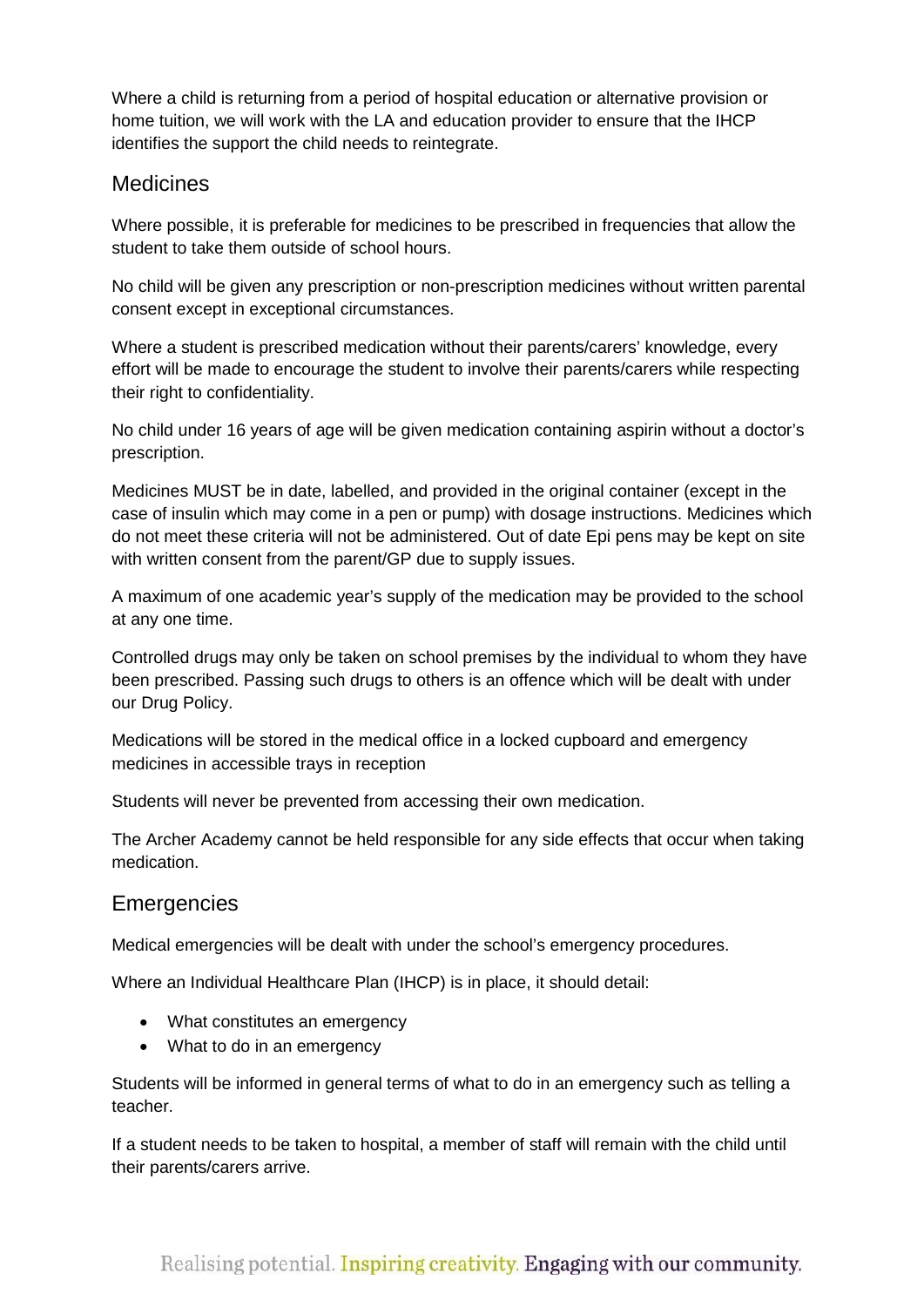## <span id="page-9-0"></span>Avoiding unacceptable practice

The Archer Academy understands that the following behaviour is unacceptable:

- Assuming that students with the same condition require the same treatment.
- Ignoring the views of the student and/or their parents/carers.
- Ignoring medical evidence or opinion.
- Sending students home frequently or preventing them from taking part in activities at school
- Where possible avoid sending students to the medical room or school office alone if they become ill. They should be seen in classrooms
- Penalising students with medical conditions for their attendance record where the absences relate to their condition.
- Making parents/carers feel obliged, or forcing parents/carers, to attend school to administer medication, or provide medical support, including toileting issues.
- Creating barriers to student participating in school life, including school trips.
- Refusing to allow students to eat, drink or use the toilet when they need to in order to manage their condition.

#### <span id="page-9-1"></span>**Complaints**

The details of how to make a complaint can be found in the Complaints Policy:

Stage 1 - Complaint Heard by senior staff member

- Stage 2 Complaint Heard by Vice Chair of Governors/Appointed Governor
- Stage 3 Complaint Heard by Governing Bodies' Complaints Appeal Panel (CAP)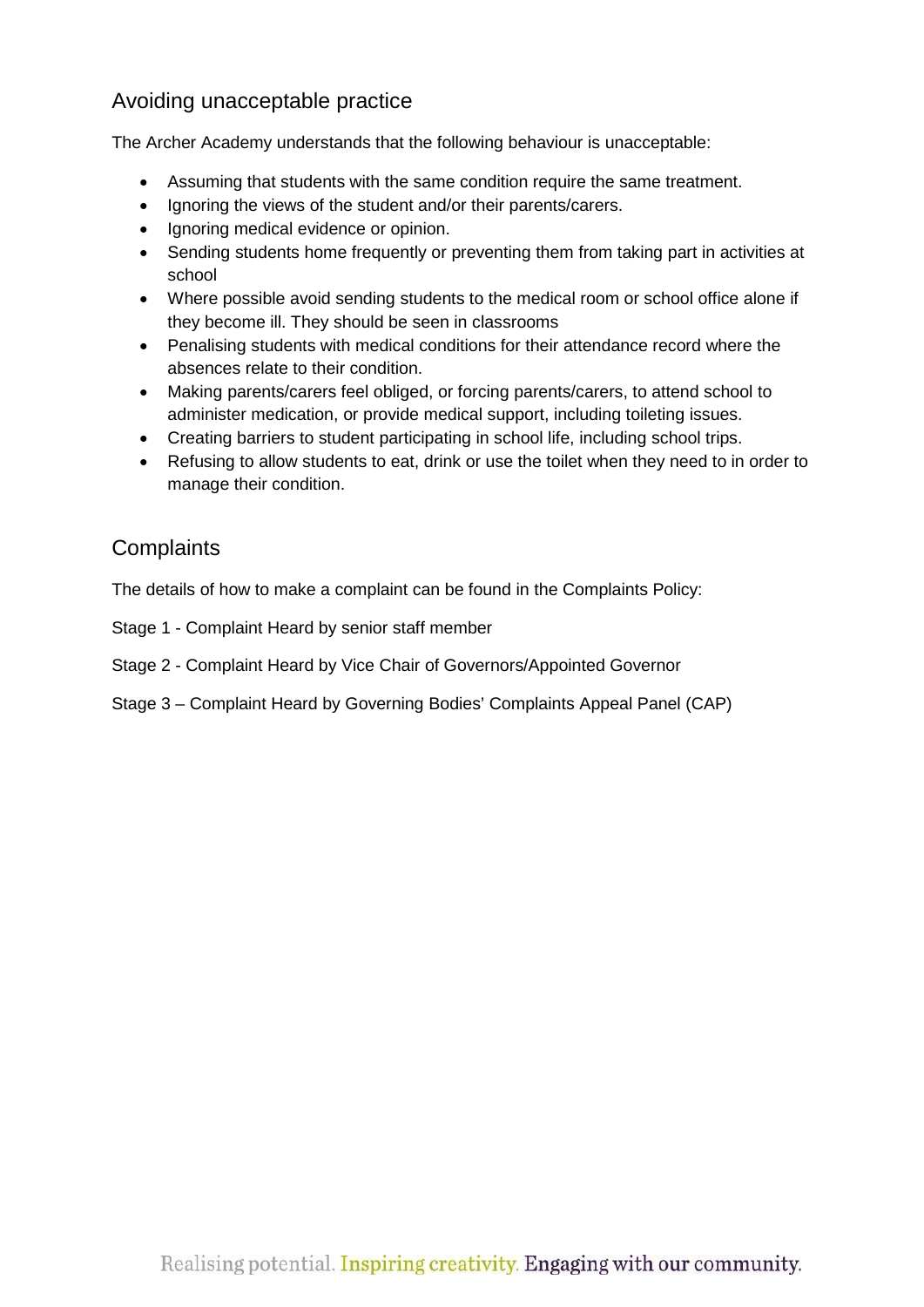## <span id="page-10-1"></span><span id="page-10-0"></span>Appendix 1 - Administering Paracetamol in School

Administering Paracetamol link <https://form.jotform.com/mha47/administration-of-paracetamol->

#### Dear Parent,

We are unable to administer iboprufen or any medication that contains aspirin to students at school unless prescribed by a doctor. However, to best support our students we are able to give a dose of paracetamol if necessary and after other efforts have been made to ease their pain.

If a student still complains of pain even after having a drink, sitting quietly or lying down, we will contact you by phone to ask permission to give one 500mg dose of paracetamol. This will be noted on our Medical Tracker system and you will be notified by email to say this has happened.

It is a legal requirement that the school has written permission from parents/carers before a child is given paracetamol. Please complete this form to indicate your consent to the school giving paracetamol in the event of headache, toothache, period pain etc. The school will also contact you by phone before any paracetamol is given, to obtain your verbal consent and to confirm whether your child has taken any medicines before attending school. Please ensure that we always have your up to date contact number and make sure you inform us of any changes. Please note paracetamol will not be issued without written *and* verbal consent.

Yours faithfully,

Spramon

Miss Harrison Headteacher

#### **Student name**

First Name Last Name Last Name Last Name Last Name Last Name Last Name Last Name Last Name Last Name Last Name  $\mathsf{L}$ 

 $\overline{\phantom{a}}$ 

Tutor Group

I give permission for 1 dose of paracetamol to be given to my child in the event of headache, toothache, period pain, etc., following a telephone call from the school.

| Yes |
|-----|
|     |

 $()$  No

#### **Parent Signature**

Date: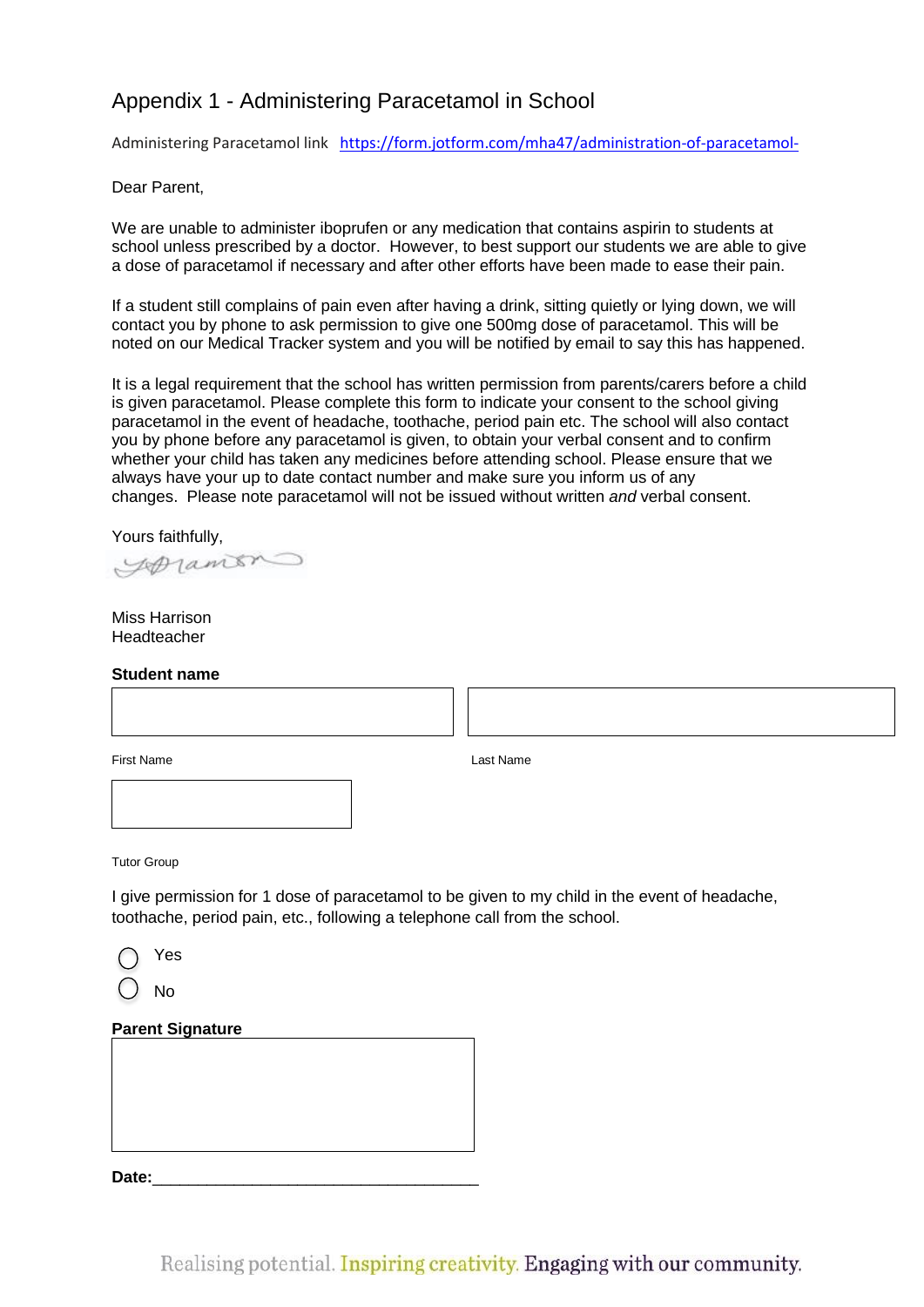<span id="page-11-0"></span>Appendix 2 - Request for the Archer Academy to administer medication

Administering Medication link [https://form.jotform.com/mha47/request-for-the-archer-academy](https://form.jotform.com/mha47/request-for-the-archer-academy-to-a)[to-a](https://form.jotform.com/mha47/request-for-the-archer-academy-to-a)

#### **Request for the Archer Academy to Administer Medication**

The Archer Academy cannot administer medicine to your child, or allow your child to selfmedicate, unless you complete and sign this consent form. The medication has to be prescribed by a medical professional and the Headteacher or a member of the Senior Leadership Team has to agree that this can be administered. Parents are responsible for ensuring that medication is within expiry date. Medication that has expired will be disposed of. A separate form is required for each medicine.

#### **Student name**

| First Name                  | Last Name |  |
|-----------------------------|-----------|--|
|                             |           |  |
| <b>Tutor Group</b>          |           |  |
| <b>Condition or illness</b> |           |  |
|                             |           |  |
|                             |           |  |

#### **Medication**

Medicine must be in the original container as dispensed by the pharmacy and it must be in date, labelled and state dosage instructions. Medicine which does not meet these criteria will not be administered.

A maximum of one academic year's supply of the medication may be provided to the school at one time.

Medication required 3 times a day can be taken before school, after school and at bed time and does not need to be in school.

#### **Name/type of medication (as described on the container):**

#### **Date dispensed:**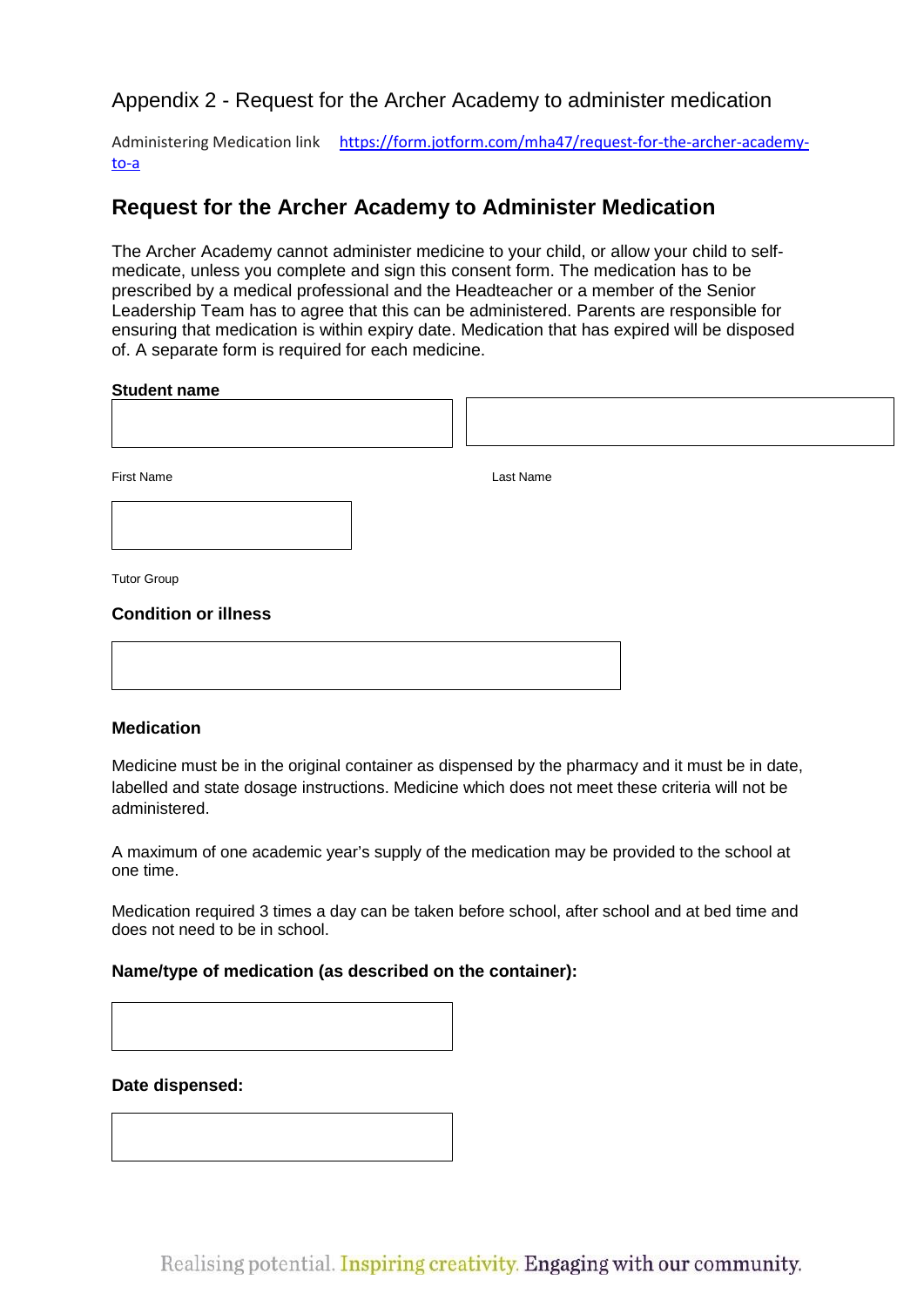#### **For how long will your child take this medication:**

**Dose, frequency and timings:**

**Special precautions:**

**Side effects:**

**Any other instructions:**

**Procedures to take in an emergency:**

**Contact phone number of parent/carer:**

**Parent Signature**

**Date**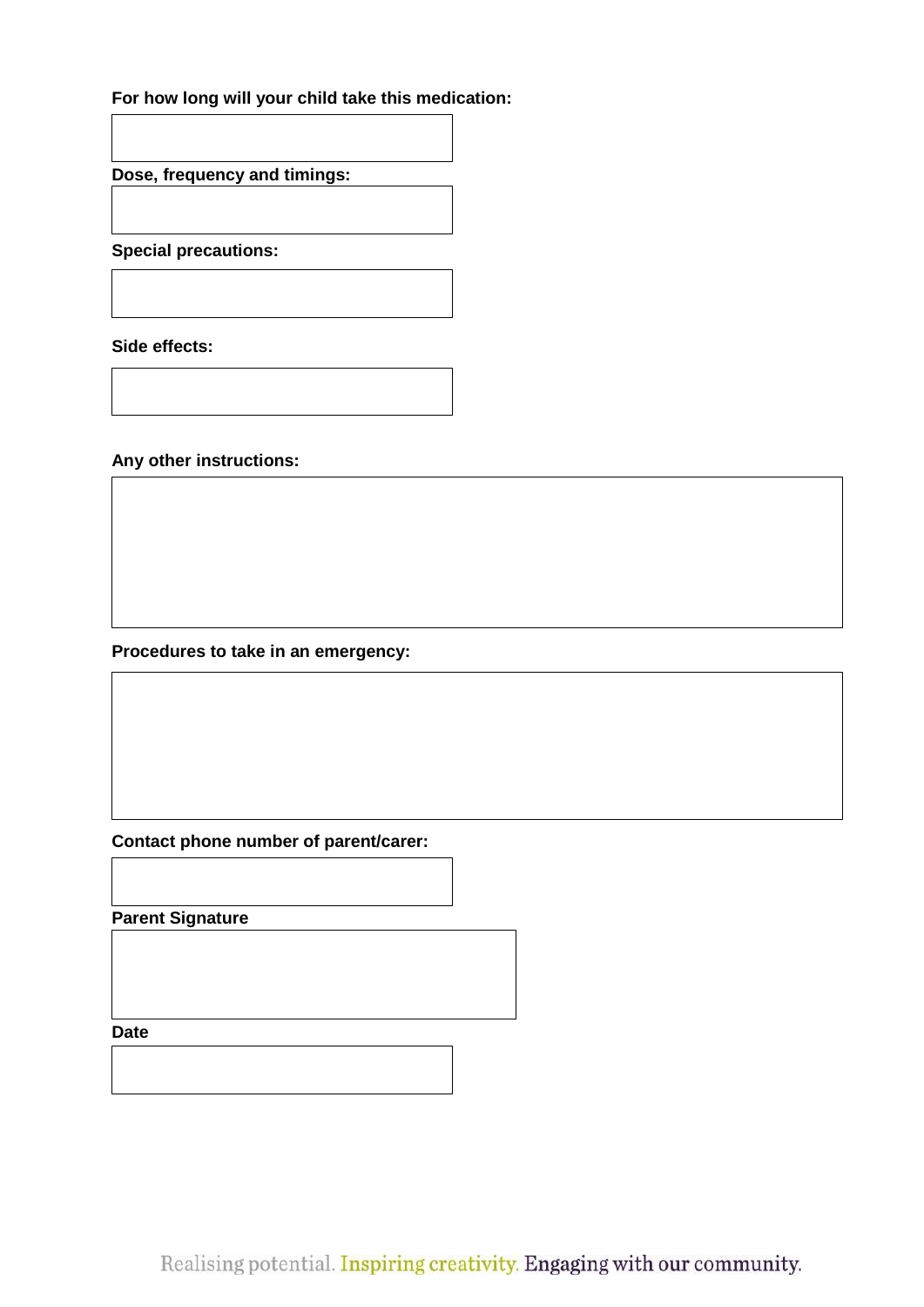### <span id="page-13-1"></span><span id="page-13-0"></span>**Appendix 3 - Individual Healthcare Plan Implementation Procedure**

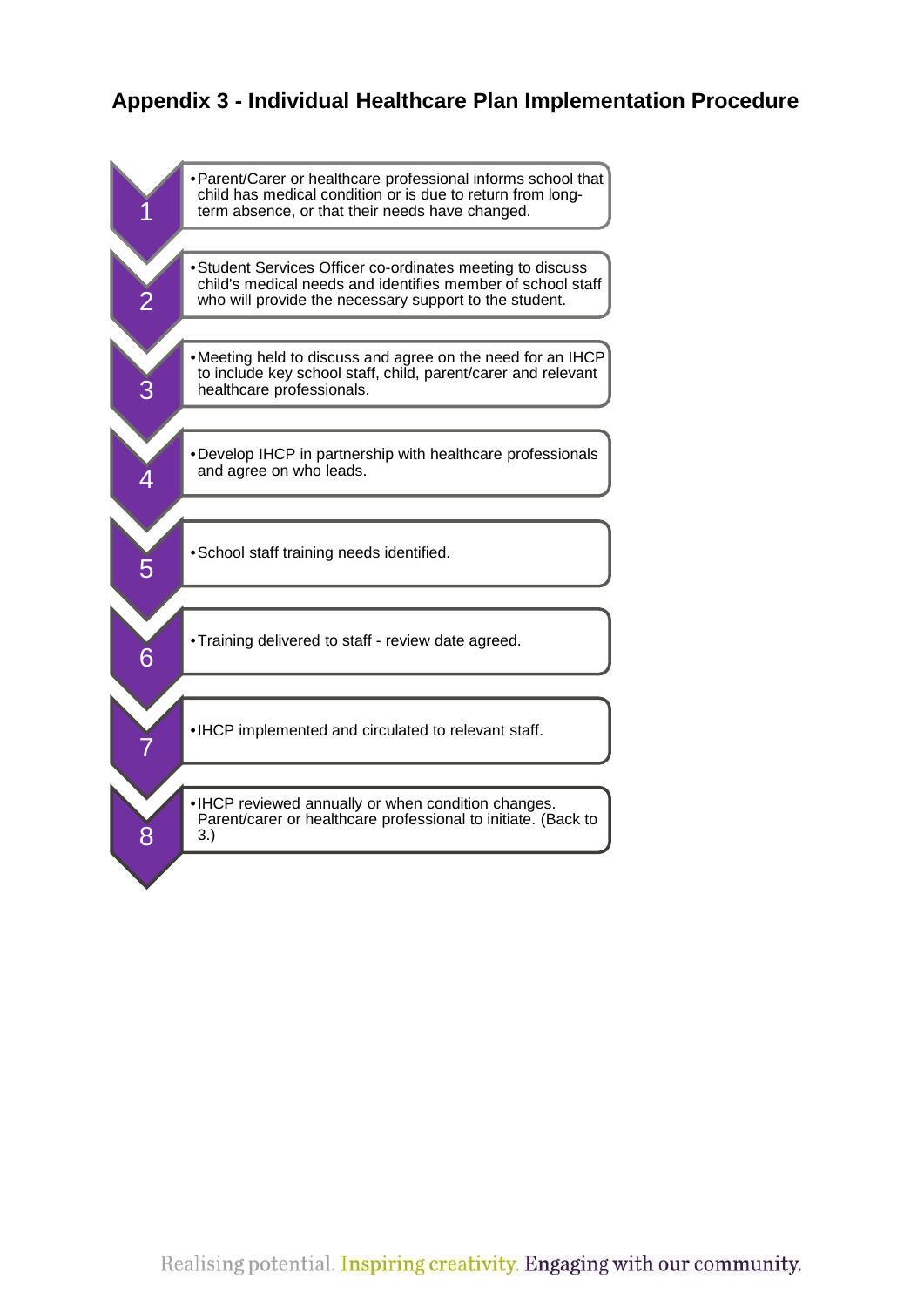## <span id="page-14-0"></span>**Appendix 4 – IHP Form**

*This form will be emailed to parents as a jotform as requested by parents:*

<https://form.jotform.com/mha47/----------------------individual-he>



# Individual Healthcare Plan

| Name            |                                                                                                 |
|-----------------|-------------------------------------------------------------------------------------------------|
| Date completed: |                                                                                                 |
| Review date:    |                                                                                                 |
| Copies held by: | {Insert name, position}<br>{Insert name, position}<br>{Insert name, position}<br>{Add your own} |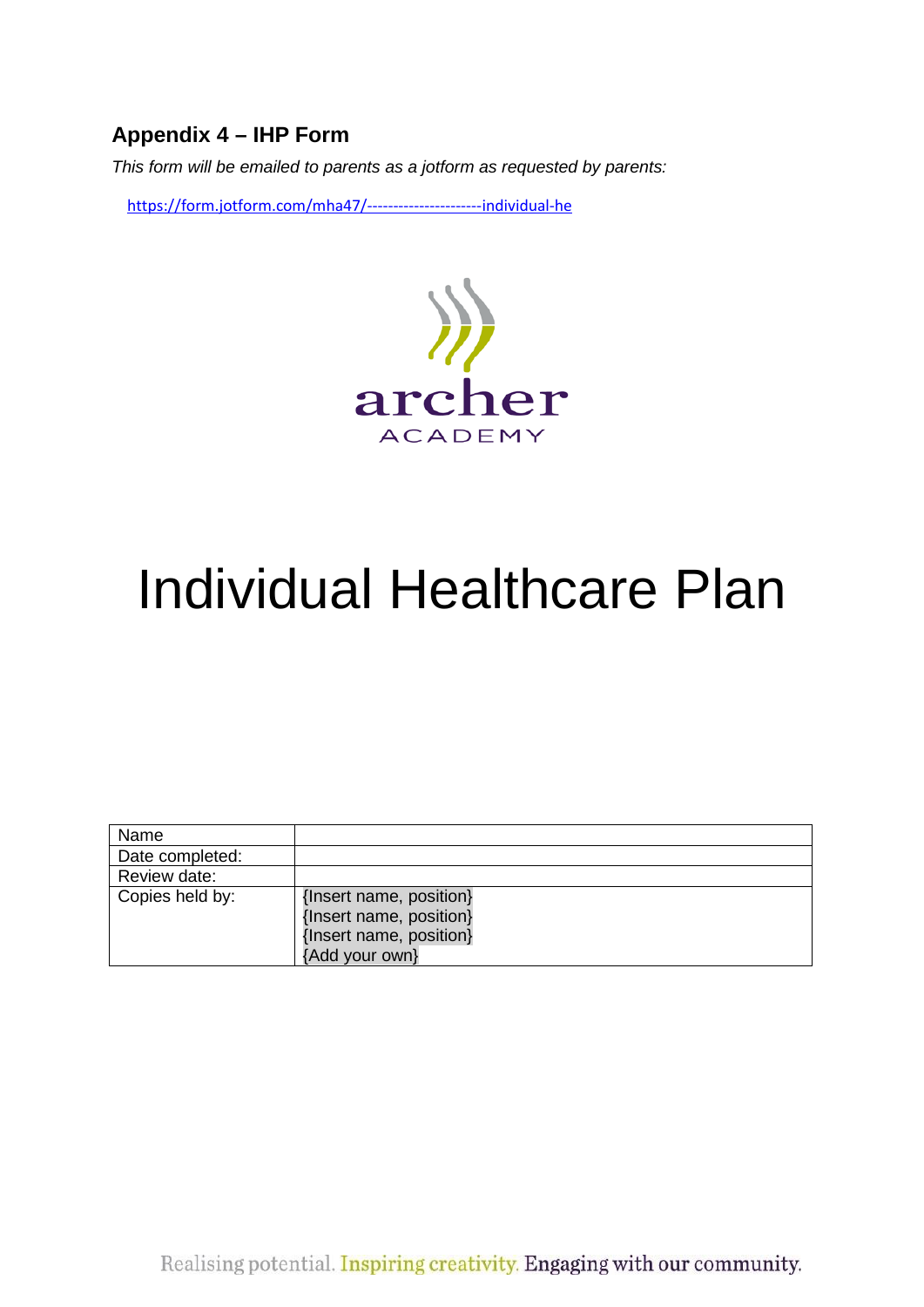## **1. Student's information**

| Name of school:                                           | <b>The Archer</b><br><b>Academy</b> | Name of<br>Student: |  |
|-----------------------------------------------------------|-------------------------------------|---------------------|--|
| Class/form:                                               |                                     | Date of birth:      |  |
| Staff member responsible for home-school communication:   |                                     |                     |  |
| Specific medical condition/side effects of any treatment: |                                     |                     |  |
| History:                                                  |                                     |                     |  |

## **2. Contact information**

| Student's<br>address: | {Insert address line 1}<br>{Insert address line 2}<br>{Insert town}<br>{Insert LA} |
|-----------------------|------------------------------------------------------------------------------------|
| Post code:            |                                                                                    |

## *Family contact 1*

| Name:                       |                      |  |
|-----------------------------|----------------------|--|
| Relationship<br>with child: | Telephone (daytime): |  |
| Telephone<br>(evening):     | Mobile:              |  |

## *Family contact 2*

| Name:                       |                      |  |
|-----------------------------|----------------------|--|
| Relationship<br>with child: | Telephone (daytime): |  |
| Telephone<br>(evening):     | Mobile:              |  |

## *Medical contacts*

| Name of<br>GP:         | Telephone:                          |
|------------------------|-------------------------------------|
| Name of<br>Consultant: | Telephone<br>Day to day<br>liaison: |
| Hospital:              |                                     |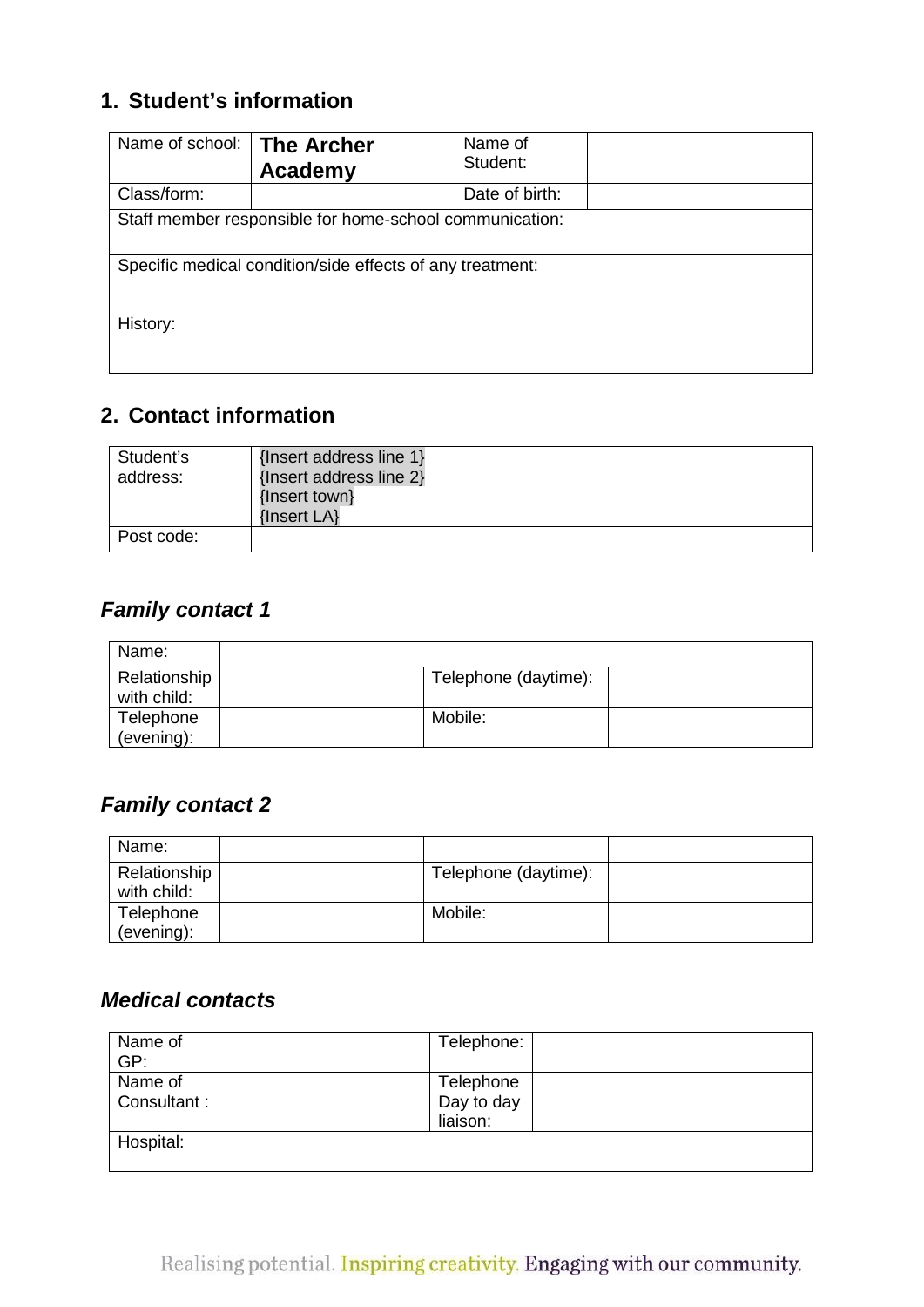## **3. Details of student's medical conditions**

Signs and symptoms of the student's medical condition:

Situations or things that make the student's condition(s) worse:

## **4. Routine healthcare requirements**

During school hours:

Is there any element of your child's care outside of school you wish us to be aware of?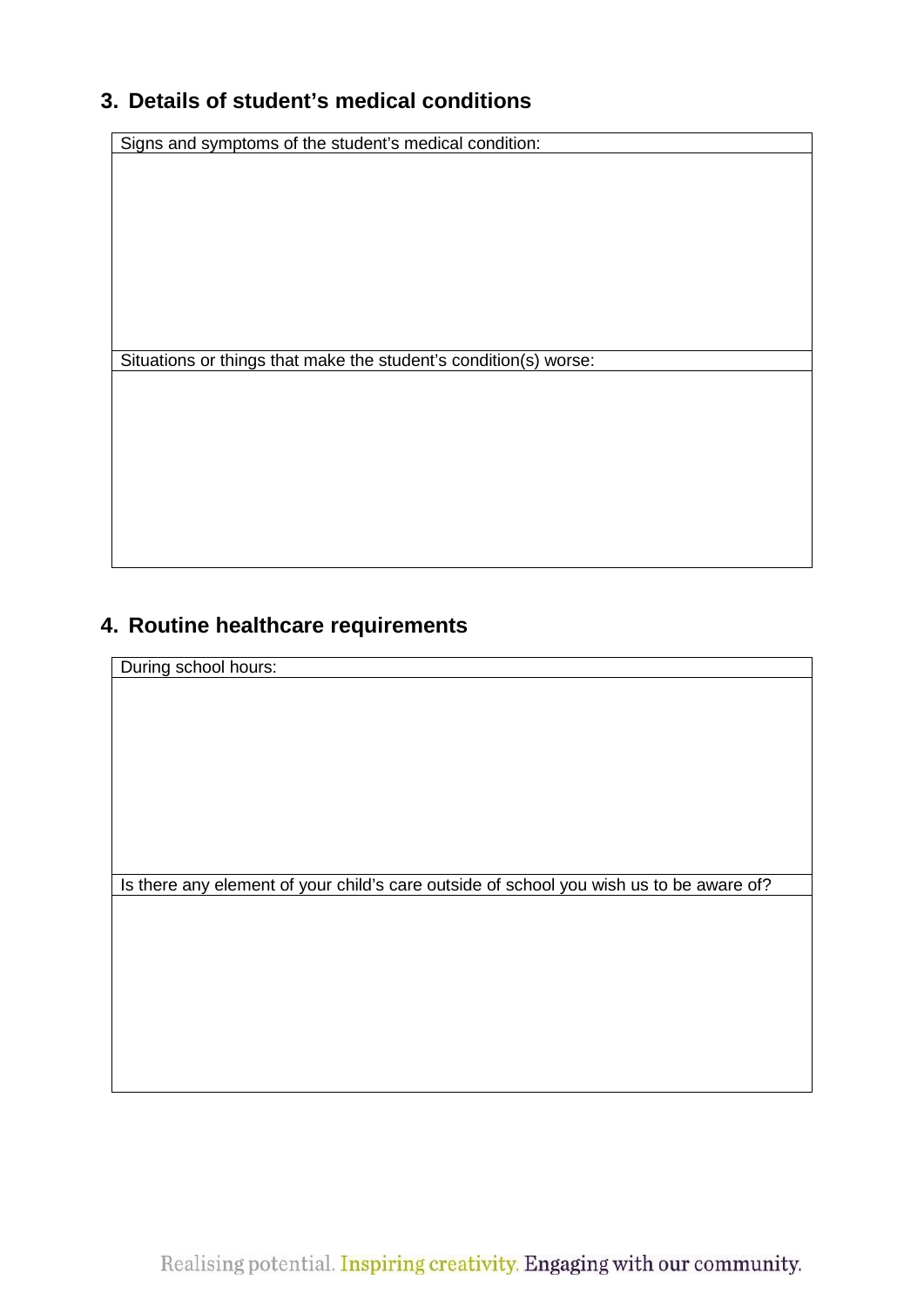## **Regular medication taken during school hours**

## *Medication 1*

| Name/type of medication (as described on<br>the container):                                         |                                              |
|-----------------------------------------------------------------------------------------------------|----------------------------------------------|
| Dose and method of administration<br>(amount and number of times a day):                            |                                              |
| Required to be taken during school hours?                                                           | <b>Yes/No</b>                                |
| Are there any side effects related to the<br>medication that could affect the Student at<br>school? |                                              |
| Are there any circumstances in which this<br>medication should not be given?                        |                                              |
| Can the Student self-administer the<br>medication?                                                  | Yes $\Box$ No $\Box$ With supervision $\Box$ |
| Medication expiry date:                                                                             |                                              |

## *Medication 2*

| Name/type of medication (as described on<br>the container):                                         |                                              |
|-----------------------------------------------------------------------------------------------------|----------------------------------------------|
| Dose and method of administration<br>(amount and number of times a day):                            |                                              |
| Required to be taken during school hours?                                                           | Yes/No                                       |
| Are there any side effects related to the<br>medication that could affect the Student at<br>school? |                                              |
| Are there any circumstances in which this<br>medication should not be given?                        |                                              |
| Can the Student self-administer the<br>medication?                                                  | Yes $\Box$ No $\Box$ With supervision $\Box$ |
| Medication expiry date:                                                                             |                                              |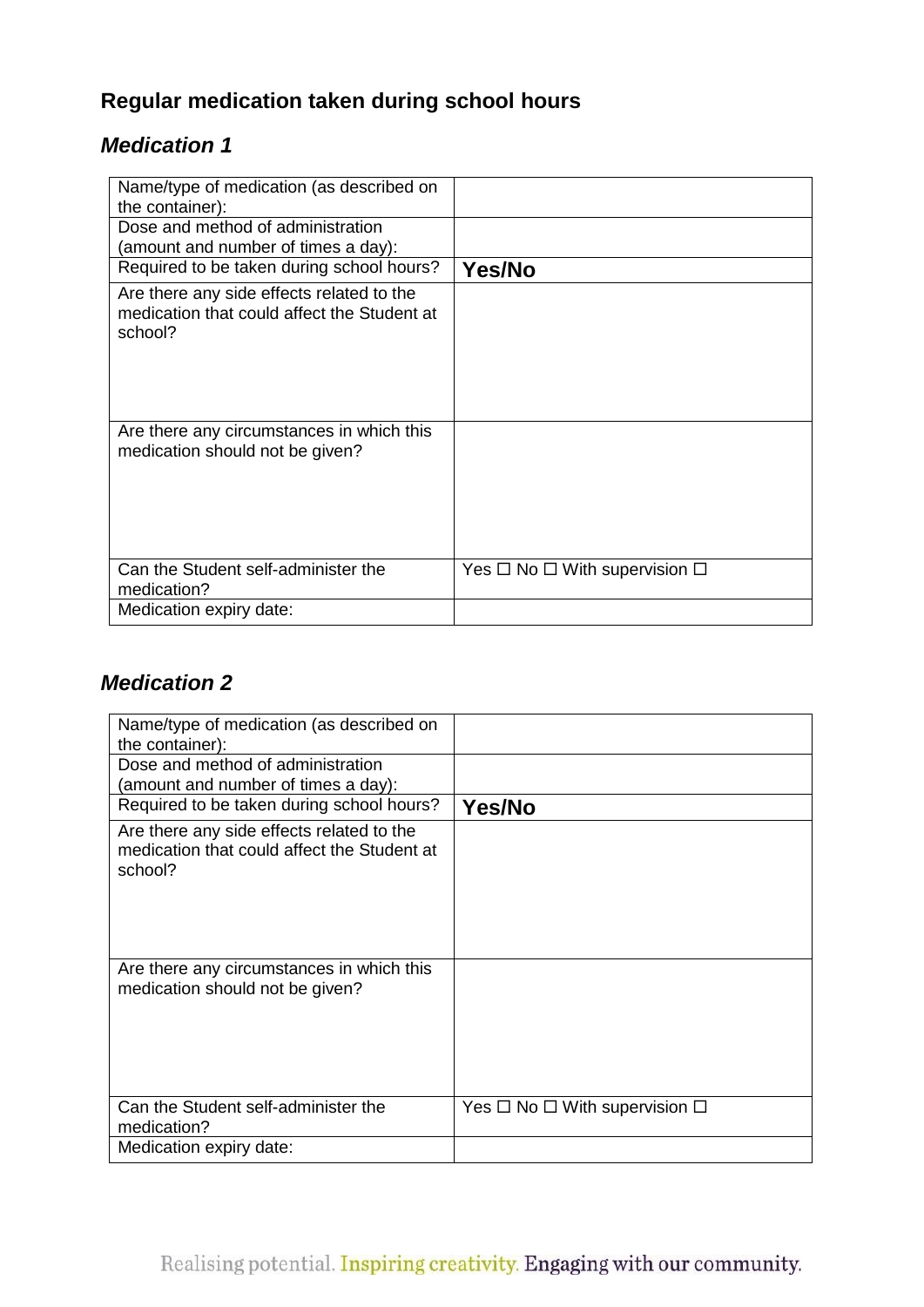## **5. Emergency procedures**

| Outline the steps that the school should take in the event of an emergency related to the<br>student's medical condition(s): |
|------------------------------------------------------------------------------------------------------------------------------|
|                                                                                                                              |
| 2.                                                                                                                           |
| 3.                                                                                                                           |
| 4.                                                                                                                           |
| 5.                                                                                                                           |

## **6. Emergency medication**

| Name/type of medication (as described on<br>the container):                                                                  |                                              |
|------------------------------------------------------------------------------------------------------------------------------|----------------------------------------------|
| Describe what signs or symptoms indicate<br>an emergency for this Student:                                                   |                                              |
| Dose and method of administration:                                                                                           |                                              |
| Are there any circumstances in which the<br>medication should not be given? If yes,<br>provide details:                      |                                              |
| Are there any side-effects related to the<br>medication that could affect the Student at<br>school? If yes, provide details: |                                              |
| Can the Student self-administer the<br>medication?                                                                           | Yes $\Box$ No $\Box$ With supervision $\Box$ |
| Is there any follow-up care required? If<br>yes, provide details:                                                            |                                              |
| Who should be notified in the event of an<br>emergency?                                                                      | Parents $\Box$ Specialist $\Box$ GP $\Box$   |

## **7. Regular medication taken outside of school hours**

| Name/type of medication (as described on<br>the container):                                                                  |  |
|------------------------------------------------------------------------------------------------------------------------------|--|
| Are there any side-effects related to the<br>medication that could affect the Student at<br>school? If yes, provide details: |  |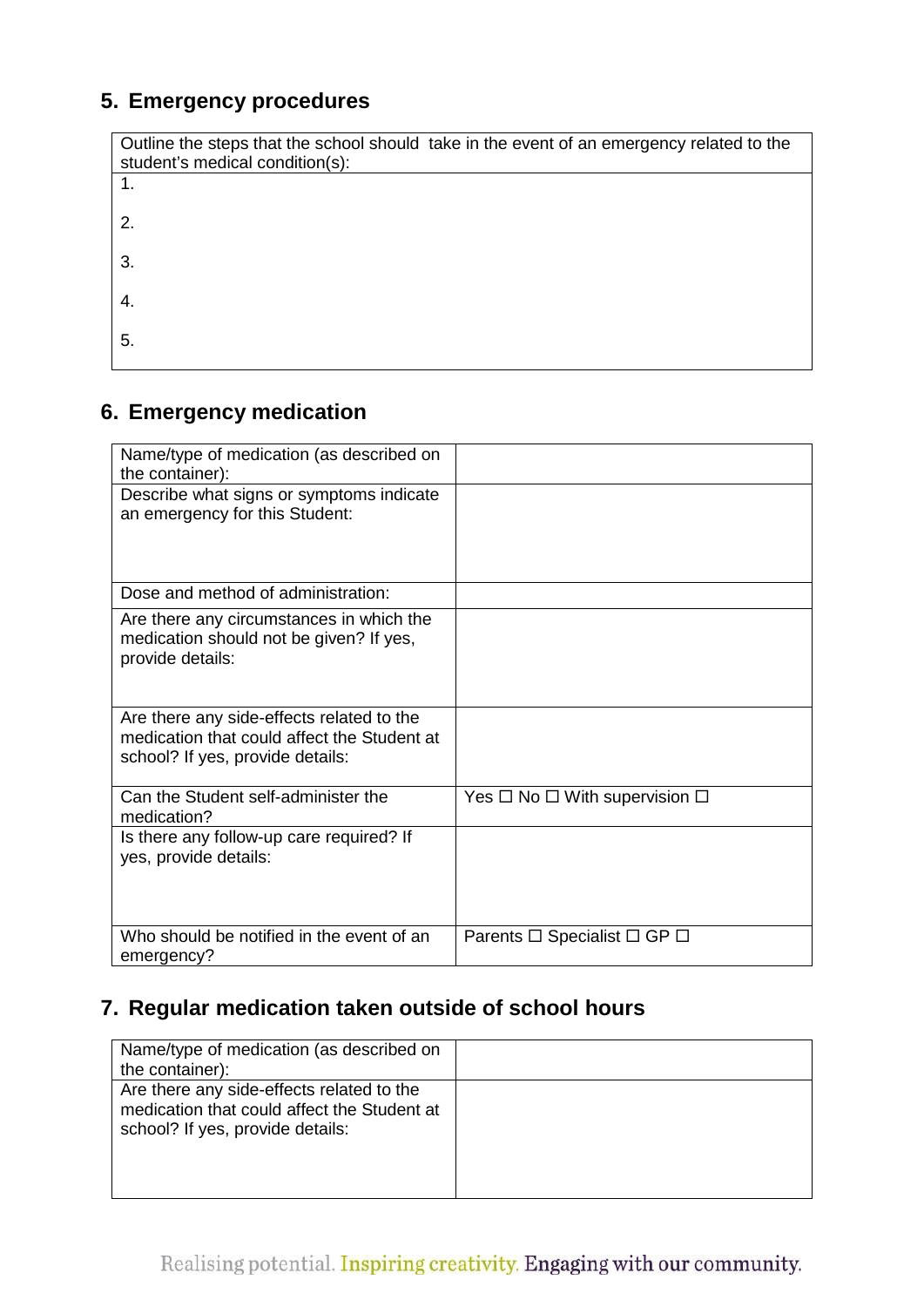## **8. Members of staff trained to administer medications for this Student**

### *Regular medication*

| Name of<br>staff<br>member: | Date of last<br>training: | Review<br>date: |  |
|-----------------------------|---------------------------|-----------------|--|
| Name of                     | Date of last              | Review          |  |
| staff                       | training:                 | date:           |  |
| member:                     |                           |                 |  |

## *Emergency medication*

| Name of<br>staff<br>member: | Date of last<br>training: | Review<br>date: |  |
|-----------------------------|---------------------------|-----------------|--|
| Name of<br>staff            | Date of last<br>training: | Review<br>date: |  |
| member:                     |                           |                 |  |

## **9. Required special education arrangements**

Has the Hospital advised you about any assistance that the school can offer to assist your child's education?

## **10. Required special arrangements for off-site activities**

What arrangements should the school make to accommodate the medical condition(s) of the Student during off-site activities?

## **11. Any other information relating to the student's healthcare**

Please state any further information relating to the student's medical condition(s) that the school needs to know.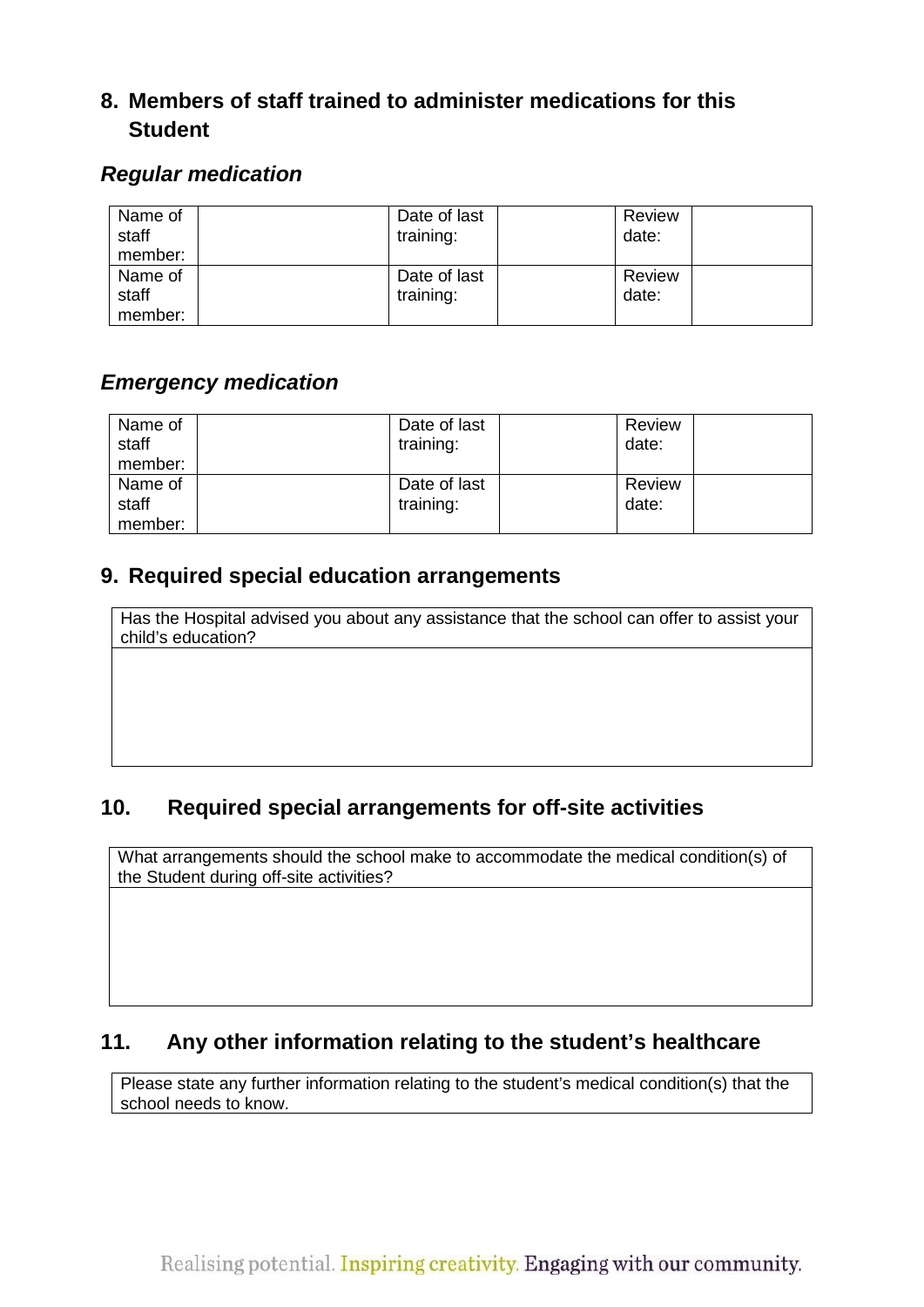## **Parental and Student agreement**

| I agree that the medical agreement outlined in this plan may be shared with individuals  |       |  |  |  |  |
|------------------------------------------------------------------------------------------|-------|--|--|--|--|
| involved with my/my child's care and education. I understand that I must provide written |       |  |  |  |  |
| notification to the school of any changes.                                               |       |  |  |  |  |
| Signed:                                                                                  | Date: |  |  |  |  |
| <b>Student</b>                                                                           |       |  |  |  |  |
| Print name:                                                                              |       |  |  |  |  |
|                                                                                          |       |  |  |  |  |
| Signed:                                                                                  | Date: |  |  |  |  |
| Parent (if Student is under                                                              |       |  |  |  |  |
| 16)                                                                                      |       |  |  |  |  |
| Print name:                                                                              |       |  |  |  |  |
|                                                                                          |       |  |  |  |  |

#### **Healthcare professional agreement**

| $\Box$ I agree that the information is accurate and up-to-date. |  |            |  |
|-----------------------------------------------------------------|--|------------|--|
| Signed:                                                         |  | Date:      |  |
| Print name:                                                     |  | Job title: |  |

#### **Permission for emergency medication**

 $\Box$  I agree that I/my child can be administered my/their medication by a staff member in an emergency.  $\Box$  I agree that my child cannot keep their medication with them and the school will make the necessary medication storage arrangements.  $\Box$  I agree that I/my child can keep my/their medication with me/them for use when necessary. Name of medication carried by Student (as described on the container): Signed: *(Parent/guardian if above age of legal capacity)* Date:

#### **Headteacher agreement**

It is agreed that {insert name of child}

 $\Box$  Will receive the above listed medication at the above listed time(s).

 $\Box$  Will receive the above listed medication in an emergency.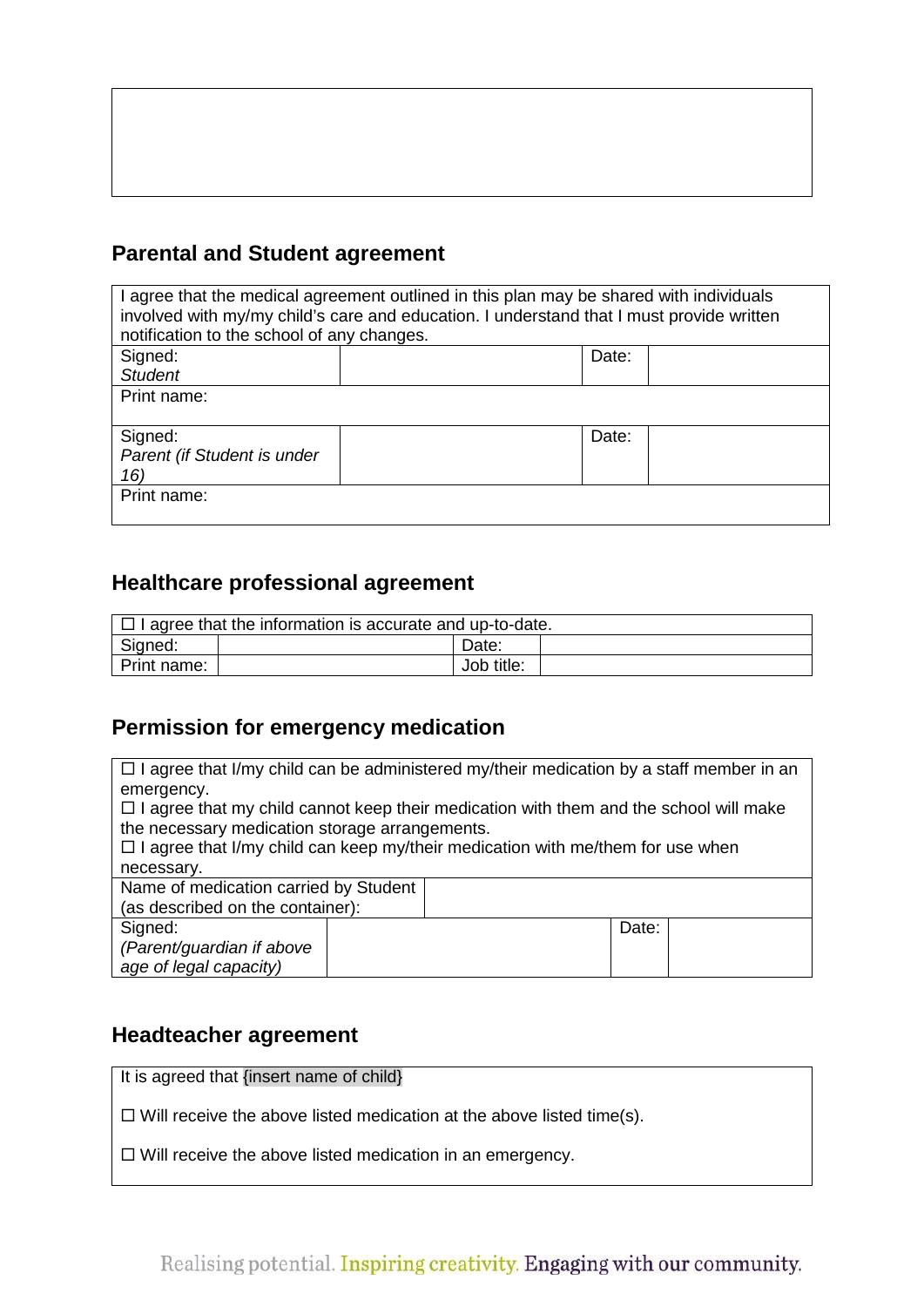| This arrangement will continue | Either end date of course of medication or until |
|--------------------------------|--------------------------------------------------|
| until:                         | instructed by the student's parents.             |
|                                |                                                  |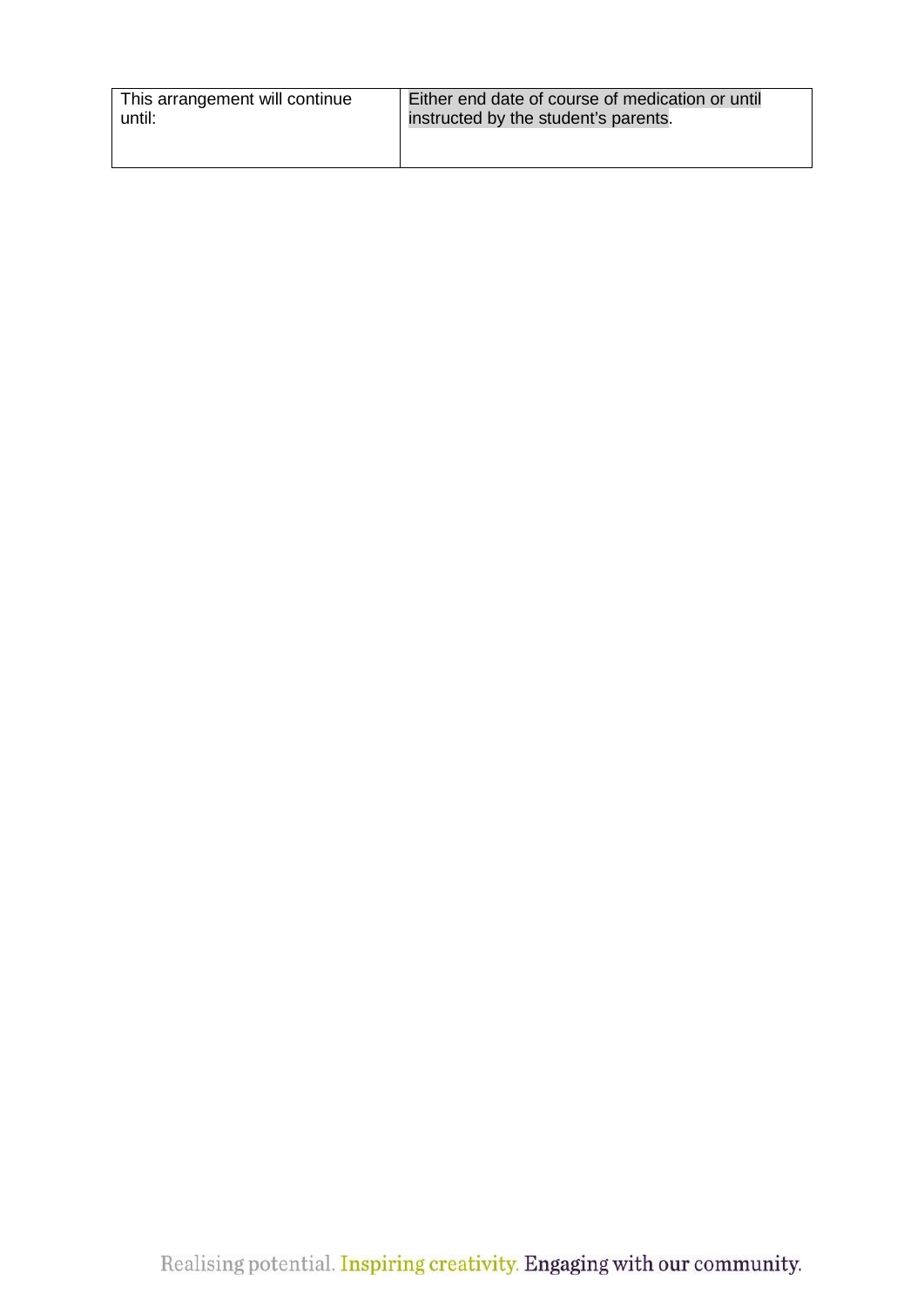

{Insert addressee name} {Insert address line 1} {Insert town}

#### **RE: Individual Healthcare Plan**

Dear {Insert name of parent}

Thank you for informing us of your child's medical condition. Following best practice and having taken regard to statutory guidance from the Department for Education, as well as seeking advice from voluntary organisations, our school has established a policy to support Students with medical conditions at school.

We are now asking parents of children with medical conditions to assist us by filling out an individual healthcare plan (IHP).

Please complete the IHP, with the help of your child's medical practitioner, and return it to the school at the address named above.

I look forward to hearing from you soon.

Yours sincerely,

Miss Harrison Headteacher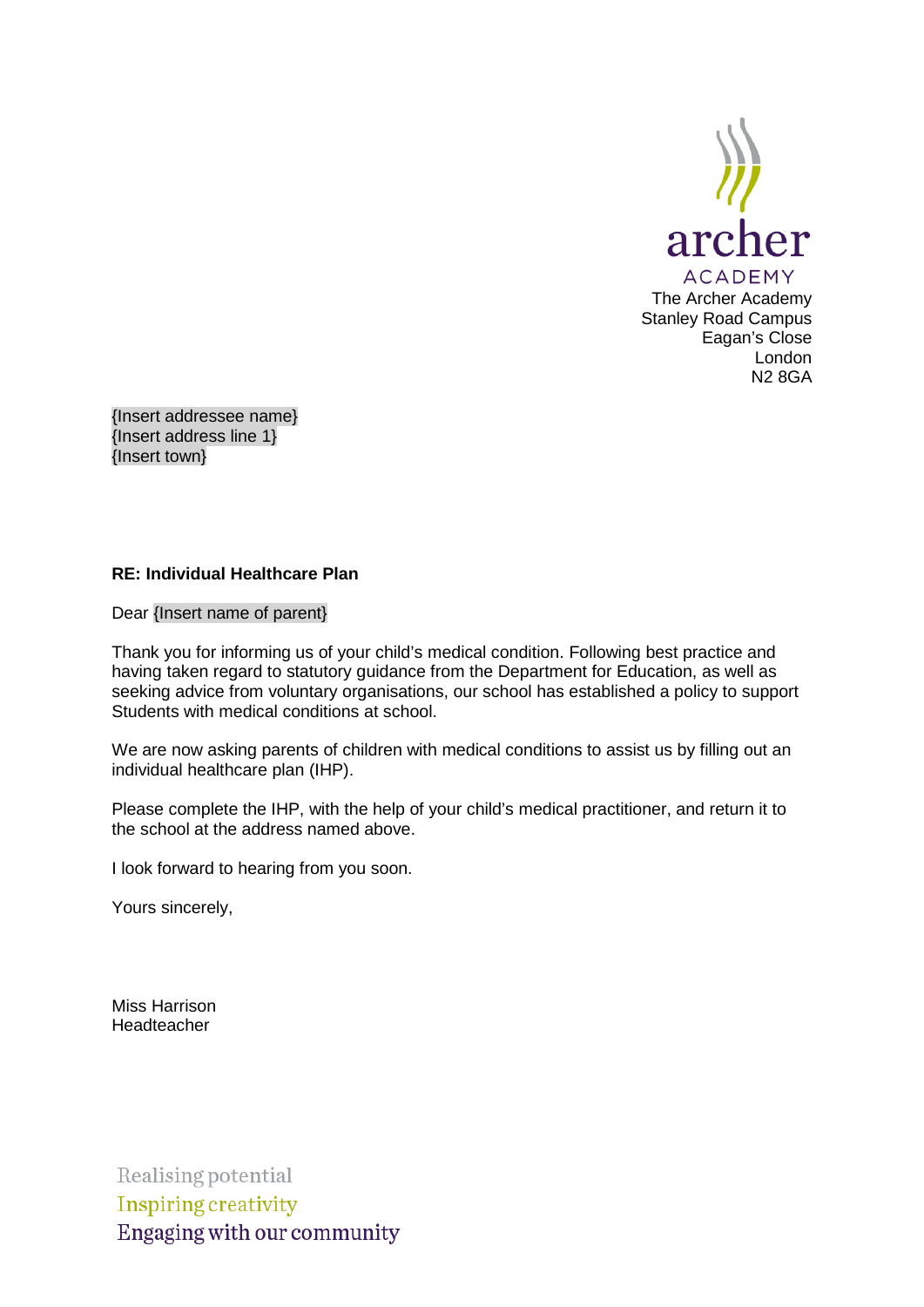## **Individual medical record:**

## *Student's information*

| Name of Student:            | Class/form:           |  |
|-----------------------------|-----------------------|--|
| Name of medication (as      | Date medication       |  |
| described on the            | received:             |  |
| container):                 |                       |  |
| Quantity of medication      | Expiry date (as       |  |
| received:                   | stated on container): |  |
| Does and method of taking   | When is the           |  |
| medication:                 | medication taken?     |  |
| Quantity of medication      | Date medication       |  |
| returned (when applicable): | returned:             |  |

| Office staff<br>signature: | Parent's signature: |  |
|----------------------------|---------------------|--|
| Print name:                | Print name:         |  |

## *Record*

| Date:                  |  |  |
|------------------------|--|--|
| Time given:            |  |  |
| Dose given:            |  |  |
| Staff member:          |  |  |
| <b>Staff initials:</b> |  |  |
|                        |  |  |
| Date:                  |  |  |
| Time given:            |  |  |
| Dose given:            |  |  |
| Staff member:          |  |  |
| <b>Staff initials:</b> |  |  |
|                        |  |  |
| Date:                  |  |  |
| Time given:            |  |  |
| Dose given:            |  |  |
| Staff member:          |  |  |
| Staff initials:        |  |  |
|                        |  |  |
| Date:                  |  |  |
| Time given:            |  |  |
| Dose given:            |  |  |
| Staff member:          |  |  |
| Staff initials:        |  |  |
|                        |  |  |
| Date:                  |  |  |
| Time given:            |  |  |
| Dose given:            |  |  |
| Staff member:          |  |  |
| Staff initials:        |  |  |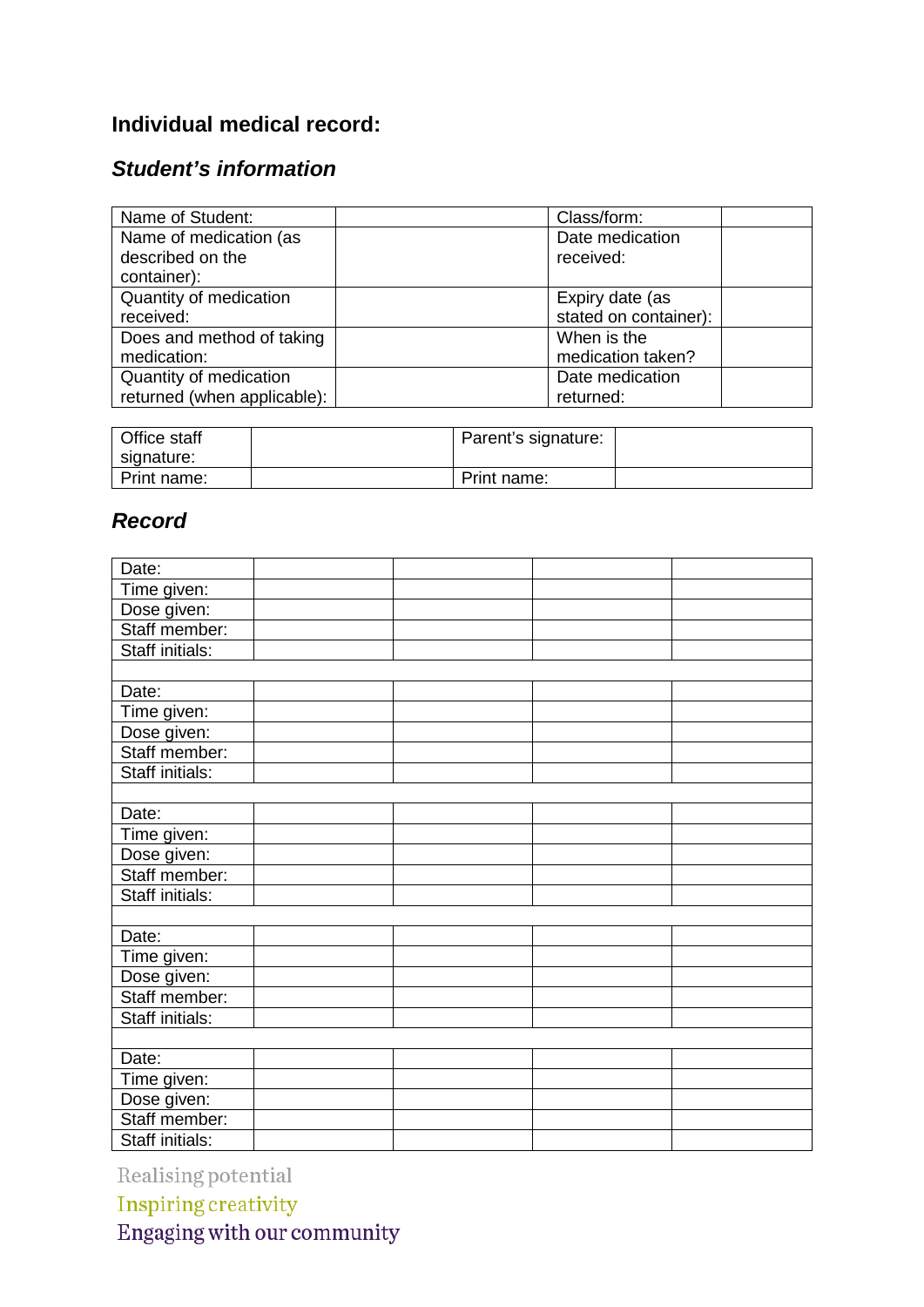## <span id="page-24-0"></span>Appendix 5 - Model Letter Inviting Parents/Carers to Contribute to Individual Healthcare Plan Development

Dear Parent/Carer,

#### RE: DEVELOPING AN INDIVIDUAL HEALTHCARE PLAN FOR YOUR CHILD

Thank you for informing us of your child's medical condition. I enclose a copy of the school's policy for supporting students at school with medical conditions for your information.

A central requirement of the policy is for an individual healthcare plan to be prepared, setting out what support each student needs and how this will be provided. Individual healthcare plans are developed in partnership with the school, parents/carers/ students, and the relevant healthcare professional who can advise on your child's case. The aim is to ensure that we know how to support your child effectively and to provide clarity about what needs to be done, when and by whom. Although individual healthcare plans are likely to be helpful in the majority of cases, it is possible that not every student will require one. We will need to make judgements about how your child's medical condition impacts their ability to participate fully in school life, and the level of detail within plans will depend on the complexity of their condition and the degree of support needed.

A meeting to start the process of developing your child's individual health care plan has been scheduled for xx/xx/xx. I hope that this is convenient for you and would be grateful if you could confirm whether you are able to attend. The meeting will be attended by add details of team. Please let us know if you would like us to invite another medical practitioner, healthcare professional or specialist and provide any other evidence you would like us to consider at the meeting as soon as possible.

If you are unable to attend, it would be helpful if you could complete the attached individual healthcare plan template and return it, together with any relevant evidence, for consideration at the meeting. I, or add name of other staff lead, would be happy for you contact me [them] by email or to speak by phone if this would be helpful.

Yours sincerely,

Miss L Harrison Headteacher, the Archer Academy